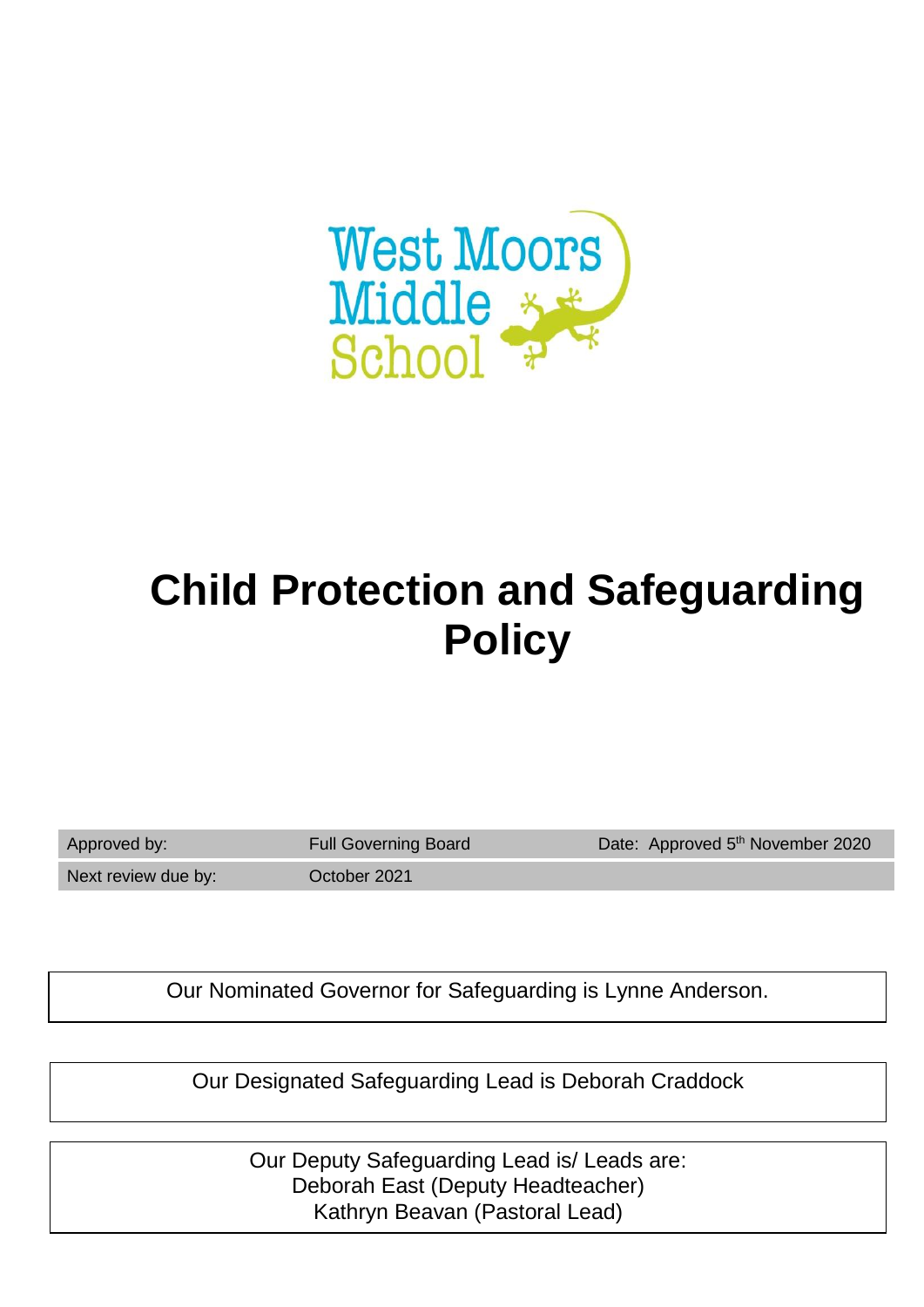# **Child Protection Policy**

The child protection policy for West Moors Middle School is based on a template provided by the Dorset Safeguarding and Standards Team; it reflects the Pan- Dorset Inter-Agency Safeguarding Procedures (on the Dorset Safeguarding Children Board website) and 'Keeping Children Safe in Education' 2020.

This policy consists of three main documents:

- A. The overarching safeguarding policy (statement of principles)
- B. Detailed child protection procedures and

C. Child protection summary sheet. The latter is printed separately and provided routinely for those adults who will not have the opportunity to read this policy in its entirety but will have unsupervised contact, even as a 'oneoff', with pupils on a temporary or intermittent basis such as supply, peripatetic or visiting professionals.

The school aims to ensure that:

- Appropriate action is taken in a timely manner to safeguard and promote children's welfare
- All staff are aware of their statutory responsibilities with respect to safeguarding
- Staff are properly training in recognizing and reporting safeguarding issues

Links to the UNCRC Article numbers 3, 12, 19, 20 and 34 are followed in regards to safeguarding.

#### **Legislation and statutory guidance**

This policy is based on the Department for Education's statutory guidance [Keeping Children Safe in](https://www.gov.uk/government/publications/keeping-children-safe-in-education--2)  [Education](https://www.gov.uk/government/publications/keeping-children-safe-in-education--2) [\(2020\)](https://www.gov.uk/government/publications/keeping-children-safe-in-education--2) and [Working Together to Safeguard Children \(2018\),](https://www.gov.uk/government/publications/working-together-to-safeguard-children--2) and the [Governance](https://www.gov.uk/government/publications/governance-handbook)  [Handbook.](https://www.gov.uk/government/publications/governance-handbook) We comply with this guidance and the arrangements agreed and published by our 3 local safeguarding partners.

This policy is also based on the following legislation:

- [The Children Act 1989](http://www.legislation.gov.uk/ukpga/1989/41) (and [2004 amendment\),](http://www.legislation.gov.uk/ukpga/2004/31/contents) which provides a framework for the care and protection of children
- Section 5B(11) of the Female Genital Mutilation Act 2003, as inserted by section 74 of the [Serious Crime](http://www.legislation.gov.uk/ukpga/2015/9/part/5/crossheading/female-genital-mutilation) [Act 2015,](http://www.legislation.gov.uk/ukpga/2015/9/part/5/crossheading/female-genital-mutilation) which places a statutory duty on teachers to report to the police where they discover that female genital mutilation (FGM) appears to have been carried out on a girl under 18
- [Statutory guidance on FGM,](https://www.gov.uk/government/publications/multi-agency-statutory-guidance-on-female-genital-mutilation) which sets out responsibilities with regards to safeguarding and supporting girls affected by FGM
- [The Rehabilitation of Offenders Act 1974,](http://www.legislation.gov.uk/ukpga/1974/53) which outlines when people with criminal convictions can work with children
- Schedule 4 of the [Safeguarding Vulnerable Groups Act 2006,](http://www.legislation.gov.uk/ukpga/2006/47/schedule/4) which defines what 'regulated activity' is in relation to children
- [Statutory guidance on the Prevent duty,](https://www.gov.uk/government/publications/prevent-duty-guidance) which explains schools' duties under the Counter-Terrorism and Security Act 2015 with respect to protecting people from the risk of radicalisation and extremism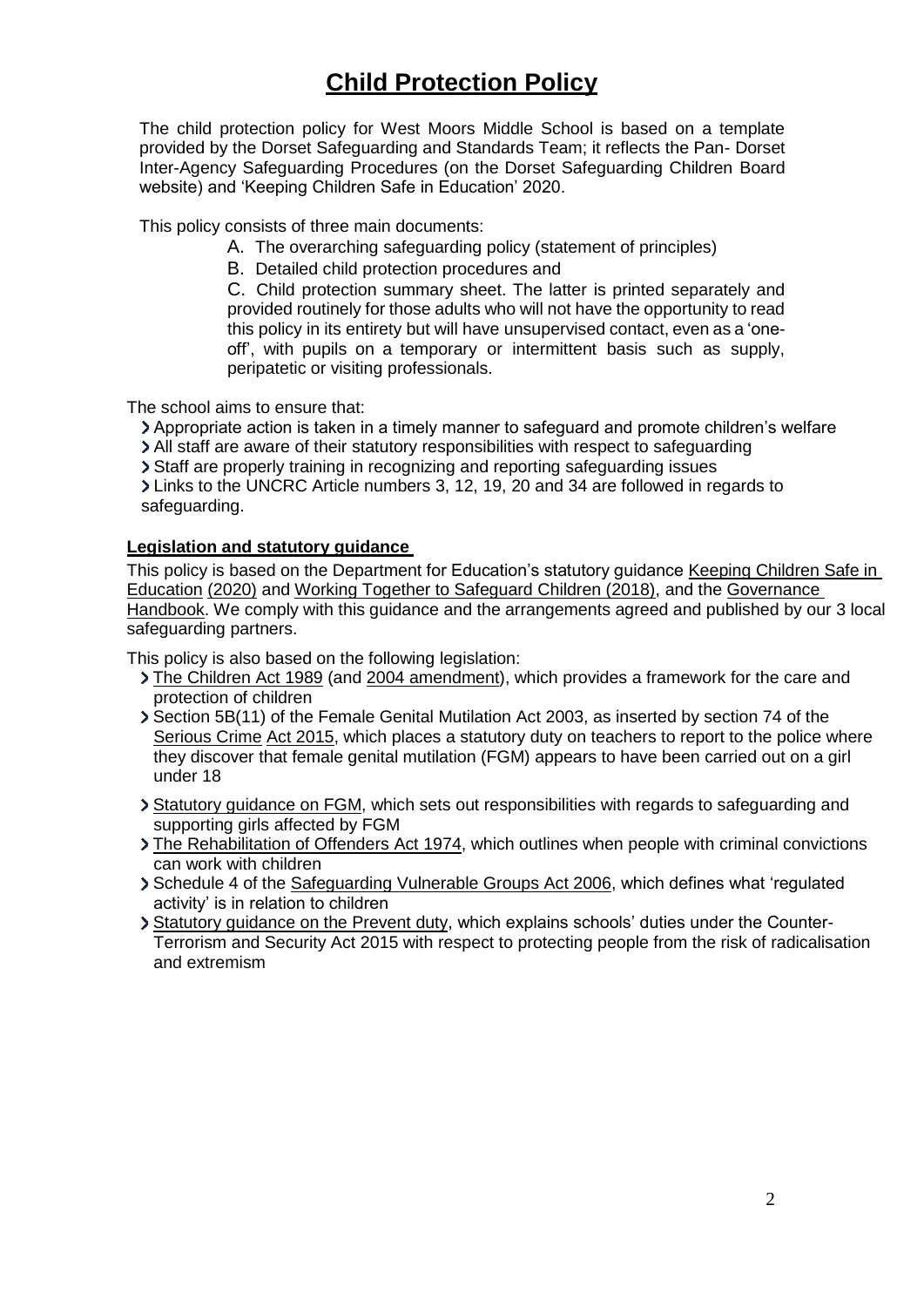| <b>Content</b>                                                                                                                                                                                                                                                                                                                                                                                                                                                                                                                                                                                                                                                                                 | Page                                                                                   |
|------------------------------------------------------------------------------------------------------------------------------------------------------------------------------------------------------------------------------------------------------------------------------------------------------------------------------------------------------------------------------------------------------------------------------------------------------------------------------------------------------------------------------------------------------------------------------------------------------------------------------------------------------------------------------------------------|----------------------------------------------------------------------------------------|
| <b>A Safeguarding Policy</b><br><b>B Child Protection Procedures</b>                                                                                                                                                                                                                                                                                                                                                                                                                                                                                                                                                                                                                           | 4<br>8                                                                                 |
| <b>Child Protection Sections</b><br>1 What is child protection?<br>2 What is significant harm?<br>3 Purpose of these procedures<br>4 Responsibilities and roles<br>5 What is child abuse?<br>i)<br>Physical<br>Emotional<br>ii)<br>iii)<br>Sexual                                                                                                                                                                                                                                                                                                                                                                                                                                              | 8<br>8<br>8<br>8<br>10                                                                 |
| iv)<br>Neglect<br>Serious violence<br>V)<br>6 Recognising child abuse – signs and symptoms<br>7 "Peer on Peer" sexual violence and sexual harassment<br>8 Pupils engaging in under-age sexual activity<br>9 Child sexual exploitation/criminal exploitation.<br>10 Forms of abuse linked to culture, faith or belief<br>10.1 Female genital mutilation<br>10.2 Forced Marriage<br>10.3 So called honour-based violence<br>10.4 Radicalisation and Extremism<br>10.5 Prevent<br>11 Children missing education<br>12 Responding to the child who discloses (talks about) abuse<br>13 Taking action<br>14 Responding to concerns reported by parents or others in the community 19<br>15 Remember | 11<br>11<br>12<br>13<br>14<br>15<br>15<br>15<br>15<br>16<br>16<br>17<br>18<br>18<br>20 |
| 16 Response from Children's Social Care to a school referral<br>17 Responding to allegations or concerns about staff or volunteers<br>18 Children with special educational needs and who are disabled<br>19 Safer working Practice<br>20 Training<br>21 Raising concerns about safeguarding practice in our school<br>22 Information for parents' carers<br>23 Contextual Safeguarding                                                                                                                                                                                                                                                                                                         | 21<br>22<br>22<br>23<br>23<br>24<br>24<br>25                                           |
| <b>C Child Protection Summary sheet</b>                                                                                                                                                                                                                                                                                                                                                                                                                                                                                                                                                                                                                                                        | 26                                                                                     |
| <b>Appendices</b><br>1 Useful contacts<br>2 Possible indicators of abuse<br>3 Record Keeping: Best Practice - to be read and followed by all DSLs and<br><b>Deputies</b>                                                                                                                                                                                                                                                                                                                                                                                                                                                                                                                       | 27<br>29<br>33                                                                         |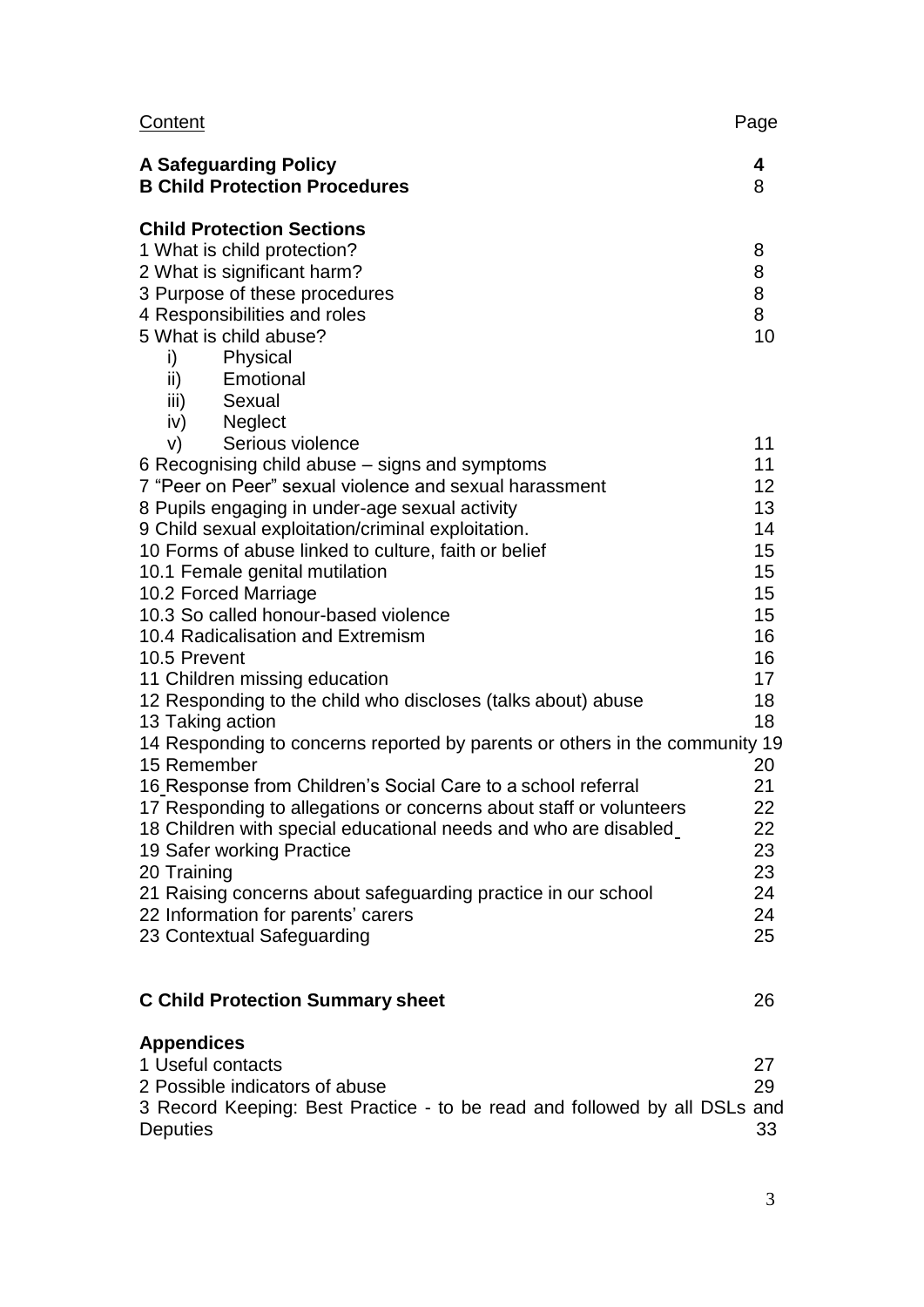## **A. Safeguarding Policy**

West Moors Middle School recognise(s) that the welfare of the child is paramount: the needs and wishes of each child will be put first. Throughout this document, 'child' refers to a young person under the age of 18.

We take seriously our duty to safeguard and promote the welfare of the children and young people in our care.

Safeguarding children is everyone's responsibility. 'Working Together to Safeguard Children' 2018, HM Government statutory guidance, defines safeguarding as:

- protecting children from maltreatment;
- preventing impairment of children's health or development;
- ensuring that children grow up in circumstances consistent with the provision of safe and effective care; and
- taking action to enable all children to have the best outcomes.

The Governing Body will act in accordance with Section 175 / Section 157 of the Education Act 2002 and the supporting statutory guidance 'Keeping Children Safe in Education' 2019 to safeguard and promote the welfare of children in this school.

The Governing Body is accountable for ensuring that the school meets its statutory responsibilities for safeguarding and that all policies, procedures and training are in place and effective.

The school will carry out section 128 checks on their governors. Associate members do not need to have an enhanced DBS check.

It is a Dorset Safeguarding Standard (recommended by the Dorset Safeguarding Children Board) that governors receive an annual report from the Designated Safeguarding Lead and Nominated Governor to help monitor compliance with statutory responsibilities.

The Dorset Standards also include that each school and college completes and submits to the Safeguarding Children Board an annual audit of its safeguarding and child protection arrangements, including an action plan.

All children have the right to be safeguarded from harm or exploitation whatever their

- age
- health or disability
- gender or sexual orientation
- race, religion, belief or first language
- political or immigration status

Governors, staff and regular volunteers in this school understand the importance of taking appropriate action and working in partnership with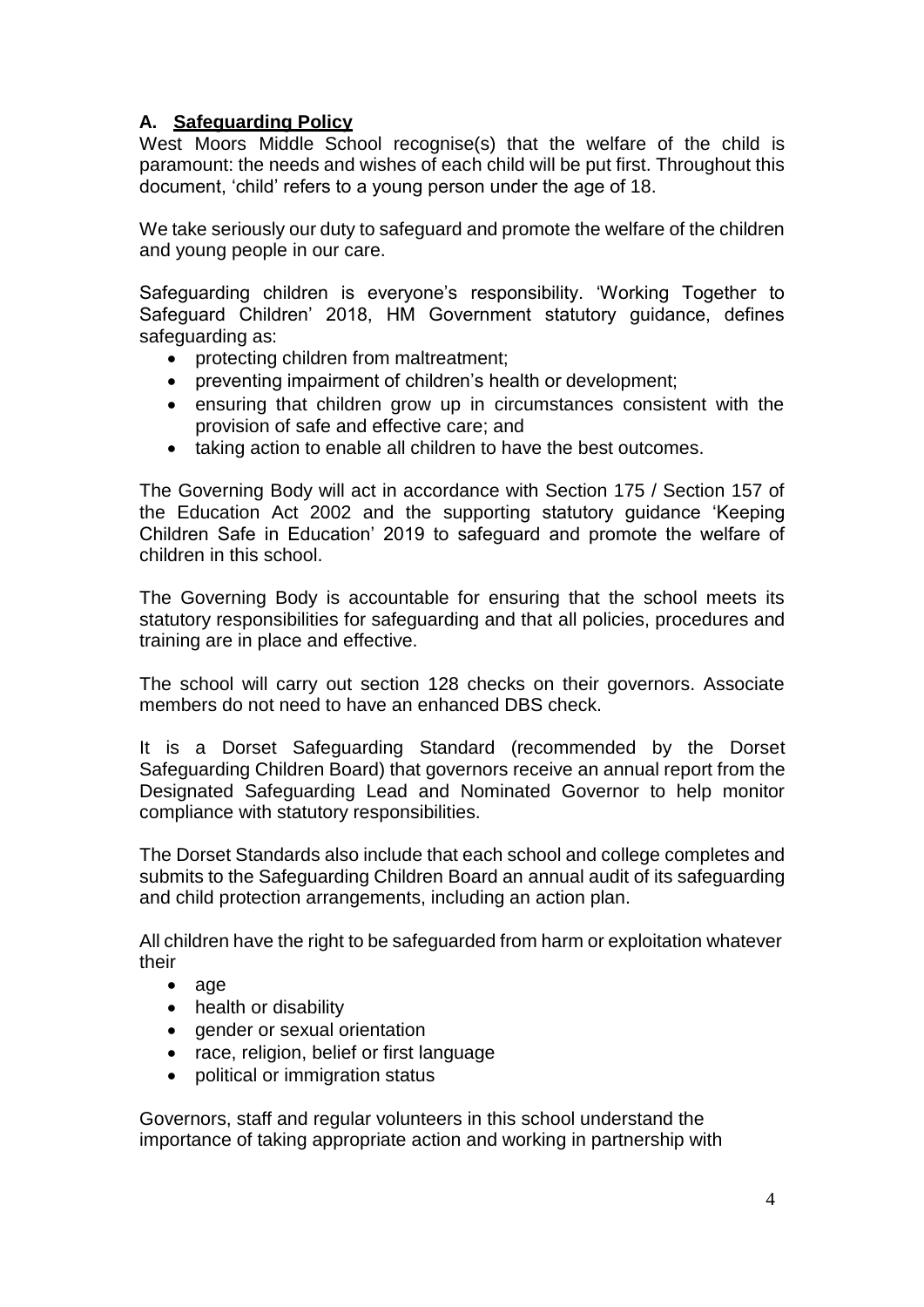children, their parents/carers and other agencies to safeguard children and promote their welfare.

The purpose of this policy is to:

- afford protection for all pupils
- enable staff and volunteers to safeguard and promote the welfare of children
- promote a culture which makes this school a safe place to learn and in which children feel safe

This policy applies to the Headteacher, all staff, including supply and peripatetic staff, regular volunteers (i.e. those who come into school once a week or more or 4 times in a 30-day period), governors or anyone working on behalf of the school.

We will endeavour to safeguard children and young people by:

- always acting in their best interests
- valuing them, listening to and respecting them
- involving them in decisions which affect them
- never tolerating bullying, homophobic behaviour, racism, sexism or any other forms of discrimination, including through use of technology
- ensuring the curriculum affords a range of opportunities to learn about keeping themselves safe, particularly when using technology
- exercising our duties under the Counter-Terrorism and Security Act 2015 by ensuring all staff attend 'Prevent' training in respect of radicalisation and extremist behaviour and by assessing the risk of our pupils being drawn into terrorism
- supporting attendance and taking action if a child is missing school regularly
- appointing a senior member of staff from our leadership team as the Designated Safeguarding Lead (DSL) and ensuring this person has the time, funding, training, resources and support to perform the role effectively
- appointing at least one Deputy Designated Safeguarding Lead to ensure there is always someone available during school hours for staff to discuss any safeguarding concerns
- appointing a Designated Teacher to promote the educational achievement of children who are Looked-After (in care) and to work closely with the virtual school head to discuss how pupil premium plus additional funding can support the progress of these children
- ensuring that staff working with Looked-After Children have information appropriate to their role regarding, for example, the child's care arrangements, legal status and contact with birth parents and will also have the responsibility for promoting the educational achievement of children who have left care.
- making sure all staff and volunteers are aware of and committed to the safeguarding policy and child protection procedures and also understand their individual responsibility to take action
- ensuring that all those named above (i.e. DSLs and Deputy DSLs; Designated Teacher; Headteacher, all staff and regular volunteers) have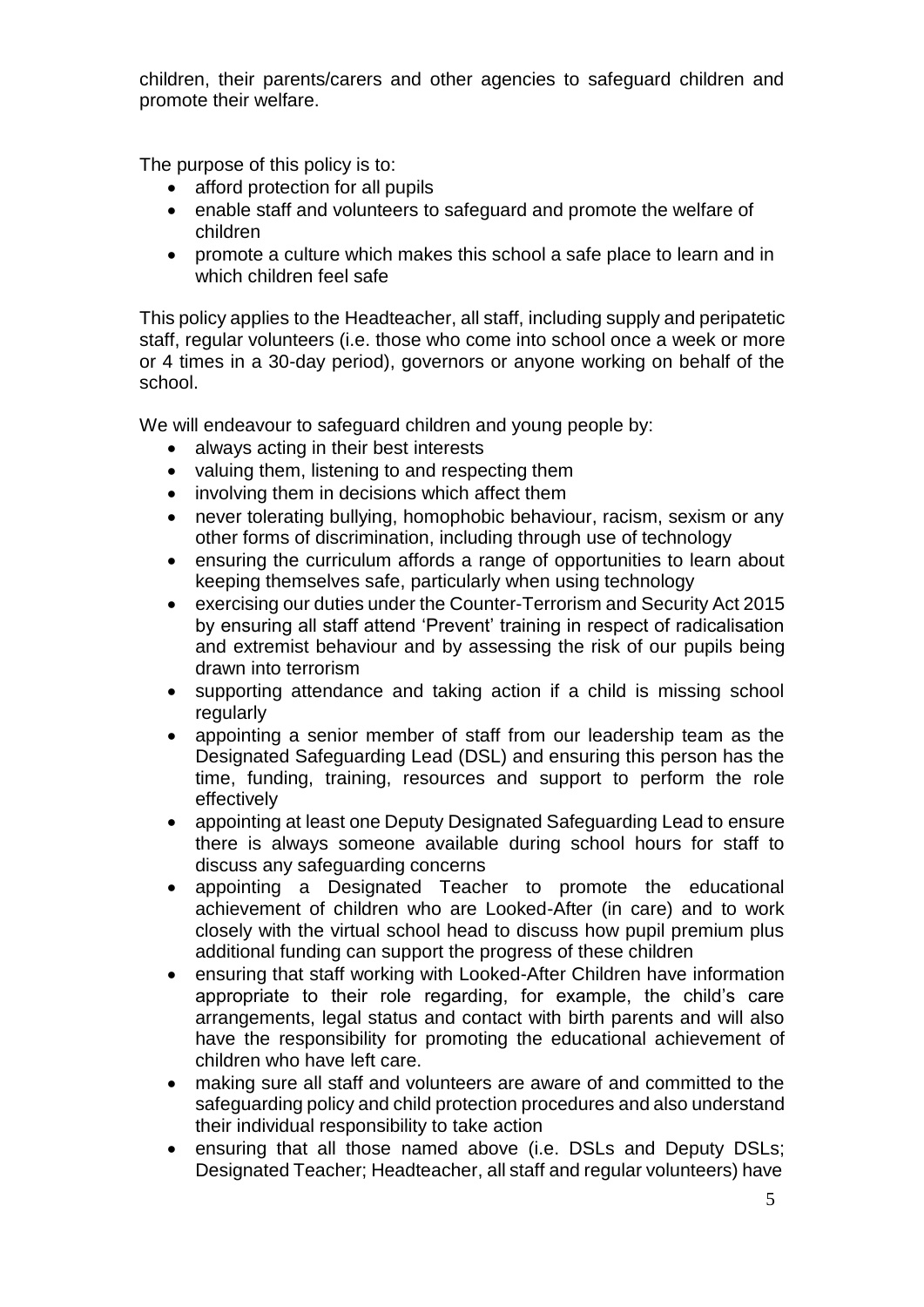training appropriate to their roles as set out in statutory guidance or recommended by the Dorset Safeguarding Children Board

- identifying any concerns early and providing appropriate help to prevent them from escalating, including working with parents/carers and other agencies as appropriate. At West Moors Middle School we use support from our Pastoral Lead, the Family Partnership Zone, in school ELSA lead.
- we share information about child safeguarding concerns with agencies who need to know, and involving children and their parents/carers appropriately
- acknowledging and actively promoting that multi-agency working is the best way to promote the welfare of children and protect them from harm
- taking the right action, in accordance with Dorset Safeguarding Children Board inter-agency safeguarding procedures, if a child discloses or there are indicators of abuse
- keeping clear, accurate and contemporaneous safeguarding and child protection records
- recruiting staff and volunteers (including host families) safely, ensuring all necessary checks are made in accordance with statutory guidance and legal requirements and also making sure that at least one appointment panel member has undertaken safer recruitment training
- providing effective management for staff through induction, support and regular update training appropriate to role
- adopting a code of conduct for all staff and volunteers which includes acceptable use of technologies, staff/pupil relationships and communications including the use of social media
- ensuring our online safety process includes appropriate filters and monitoring systems
- ensuring staff and volunteers understand about 'whistle blowing' and
- ensuring staff know how to escalate concerns about pupils or staff if they think the right action has not been taken to safeguard children
- promoting a culture in which staff feel able to report to senior leaders with what they consider to be unacceptable behaviour or breaches of the school Code of Conduct by their colleagues, having faith that they will be listened to and appropriate action taken
- dealing appropriatelywith any allegations/concerns about the behaviour of staff or volunteers in accordance with the process set out in statutory guidance

This Child Protection and Safeguarding Policy forms part of a suite of policies and other documents which relate to the wider safeguarding responsibilities of the school. In particular it should be read in conjunction with the:

- Child Protection and safeguarding procedures (within this document)
- staff behaviour policy (code of conduct)
- e-safety policies for pupils and staff, which include use of mobile technology – (Teaching online safety in schools – June 2019)
- safer recruitment policy and procedures
- procedures to handle allegations against members of staff and volunteers, including referring to the Disclosure and Barring Service (when appropriate)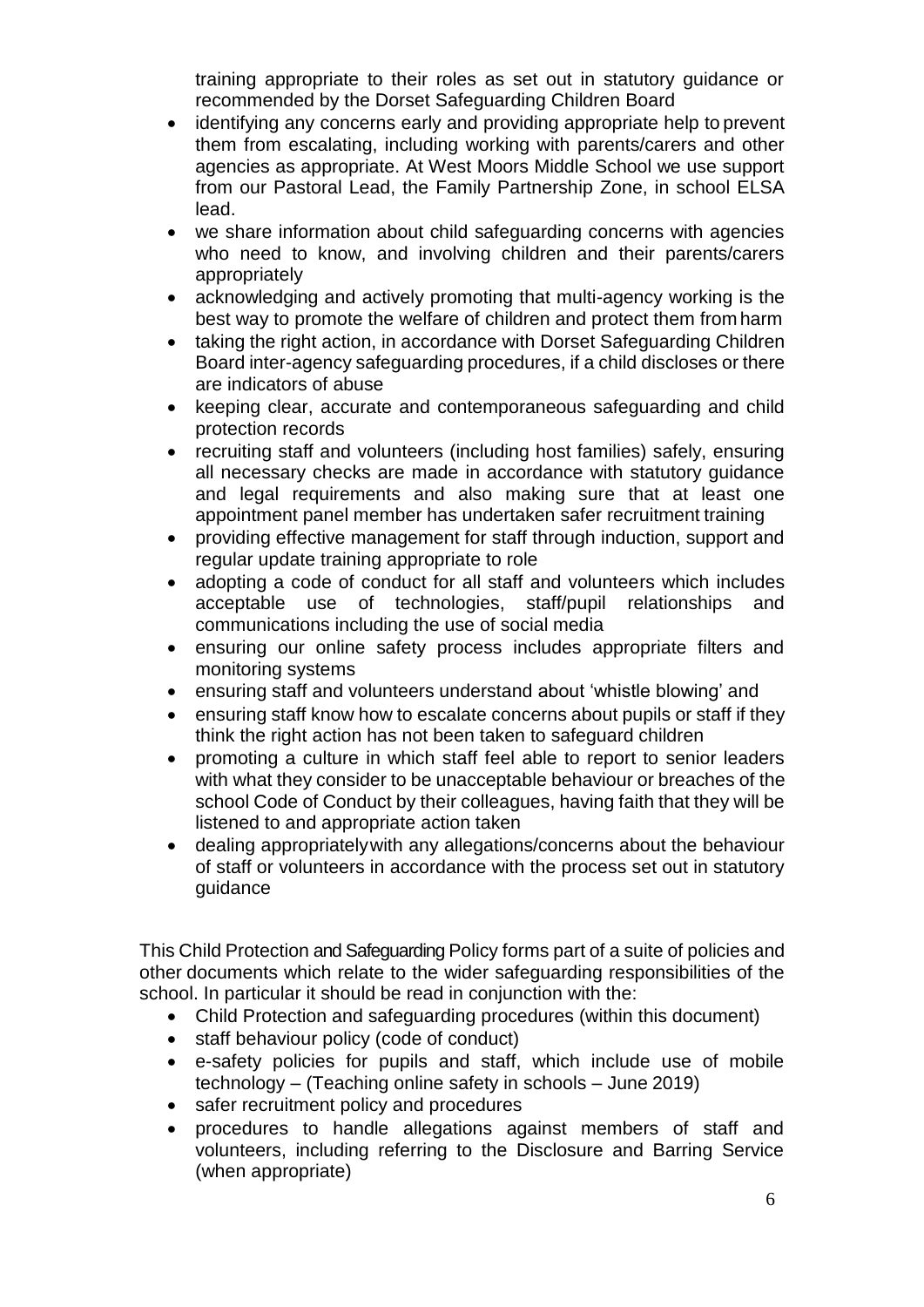- whistle blowing policy
- procedures to respond appropriately when children are missing education
- anti-bullying procedures

These policies and procedures are available on the school'swebsite – see, Key Information Tab - safeguarding page (one click access)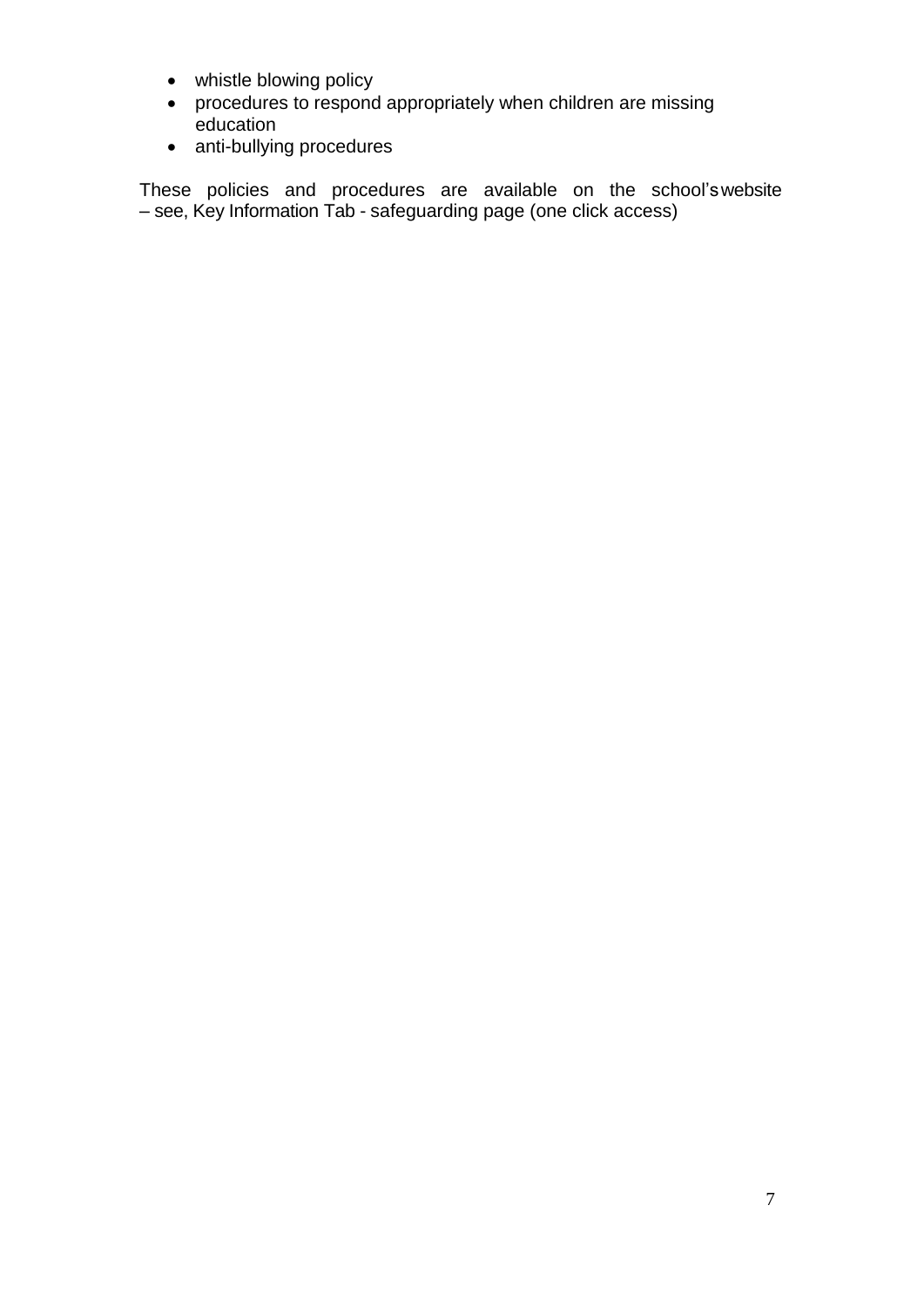## **B. Child Protection Procedures**

## **Aims**

The school aims to ensure that:

- Appropriate action is taken in a timely manner to safeguard and promote children's welfare
- All staff are aware of their statutory responsibilities with respect to safeguarding
- Staff are properly trained in recognising and reporting safeguarding issues.

These procedures should be read in conjunction with 'Keeping Children Safe in Education, Part One: Information for all School and College Staff' 2020, plus the separate Safeguarding Addendum (see, school website for details).

## **1. What is Child Protection?**

1.1 Child protection is one very important aspect of safeguarding. It refers to the activity which is undertaken to protect specific children who are suffering, or are likely to suffer, significant harm.

## **2. What is significant harm?**

2.1 The Children Act 1989 introduced the concept of significant harm as the threshold that justifies compulsory intervention by statutory agencies in family life in the best interests of children. There are no absolute criteria on which to rely when judging what constitutes significant harm. Sometimes it might be a single traumatic event but more often it is a compilation of significant events which damage the child's physical and psychological development. Decisions about significant harm are complex and in each case, require discussion with the statutory agencies: Children's Social Care and Police.

## **3. Purpose of these procedures**

3.1 These procedures explain what action should be taken if there are concerns that a child is or might be suffering harm. A 'child' is a person under 18 years but the principles of these procedures apply to all pupils at this school, including those over 18.

#### **4. Responsibilities and roles**

4.1 All adults in the school have an individual responsibility to safeguard and promote the welfare of children by taking appropriate action. This includes taking action where there are child protection concerns.

4.2 Governing bodies are accountable for ensuring their school has an effective child protection policy which should be reviewed annually and available publicly, such as on the school website.

4.3 The statutory safeguarding guidance for schools: 'Keeping Children Safe in Education' states that all schools and colleges should have 'a senior board level (or equivalent) lead to take leadership responsibility' for safeguarding.

The person who takes leadership responsibility for safeguarding on the governing / proprietor body of this school is: Lynne Anderson.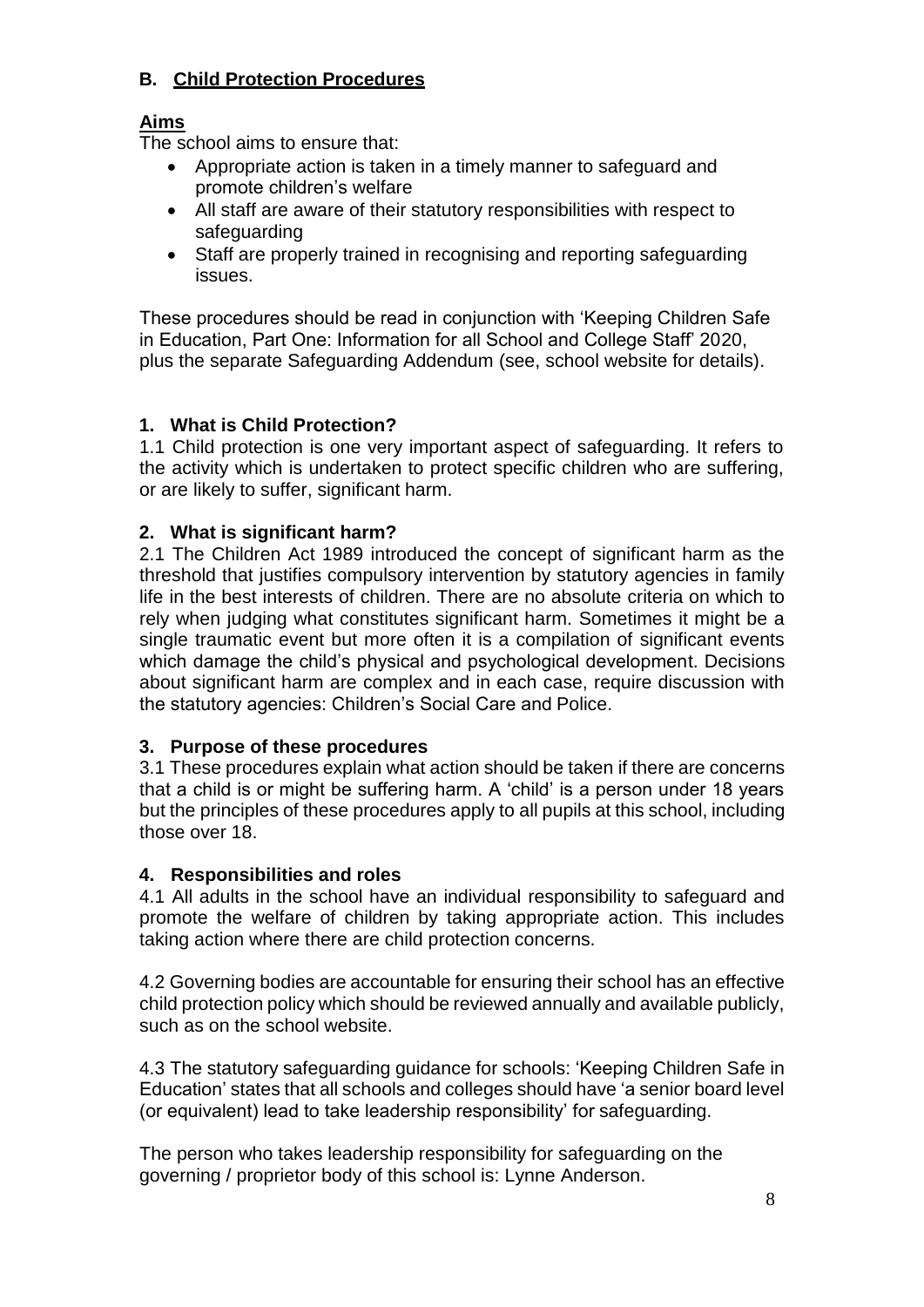4.4 This school has a Designated Safeguarding Lead (DSL). The DSL (and any deputies) is most likely to have a complete safeguarding picture. This is the person who takes lead responsibility for safeguarding. The DSL should have details of the local authority Personal Advisor appointed to guide and support the care leaver. Any concerns about children should be discussed with / reported to the DSL who will decide what action to take including referring to Children's Social Care or Police as appropriate. More information about the DSL role can be found in Annex B of Keeping Children Safe in Education 2019.

**The Designated Safeguarding Lead in this school is:** 

Deborah Craddock **The school also has several Deputy Safeguarding Leads:** Deborah East Kathryn Beavan

4.5 In addition, Dorset Council's Children's Social Care can provide advice and guidance on safeguarding and child protection matters. See, **contact details in Appendix 1** and website: [https://www.dorsetcouncil.gov.uk/children-families/childrens-social-care/childrens-social](https://www.dorsetcouncil.gov.uk/children-families/childrens-social-care/childrens-social-care.aspx)[care.aspx](https://www.dorsetcouncil.gov.uk/children-families/childrens-social-care/childrens-social-care.aspx)

4.6 All action is taken in line with the following guidance:

- DfE guidance (2020) Keeping Children Safe in Education
- Working Together to Safeguard Children (2018) published by HM Government
- Bournemouth, Dorset and Poole Inter-Agency Safeguarding Procedures & Guidance, accessed through the Pan Dorset Safeguarding Children Partnership website <https://pdscp.co.uk/>
	- What to do if you're worried a child is being abused Government Guidance (2015)

4.7 The school's designated teachers are: Deborah East and Angela Tai.

4.8 The designated teacher on commencement of sections 4 to 6 of the Children and Social Work Act 2017, has the responsibility to promote the educational achievement of children who are looked after (as above) and those children who have left care though adoption, special guardianship or child arrangement orders or who were adopted form the state care outside England and Wales.

4.9 A previously looked after child potentially remains vulnerable and all staff should have skills knowledge and understanding to keep previously looked after children safe. When dealing with looked after children and previously looked after children it is important that all agencies work together, and prompt action is taken on concerns to safeguard these children, who are a particularly vulnerable group.

4.10 The Designated teacher must have appropriate training and the relevant qualifications and experience. In other schools and colleges and appropriately trained teacher should take the lead.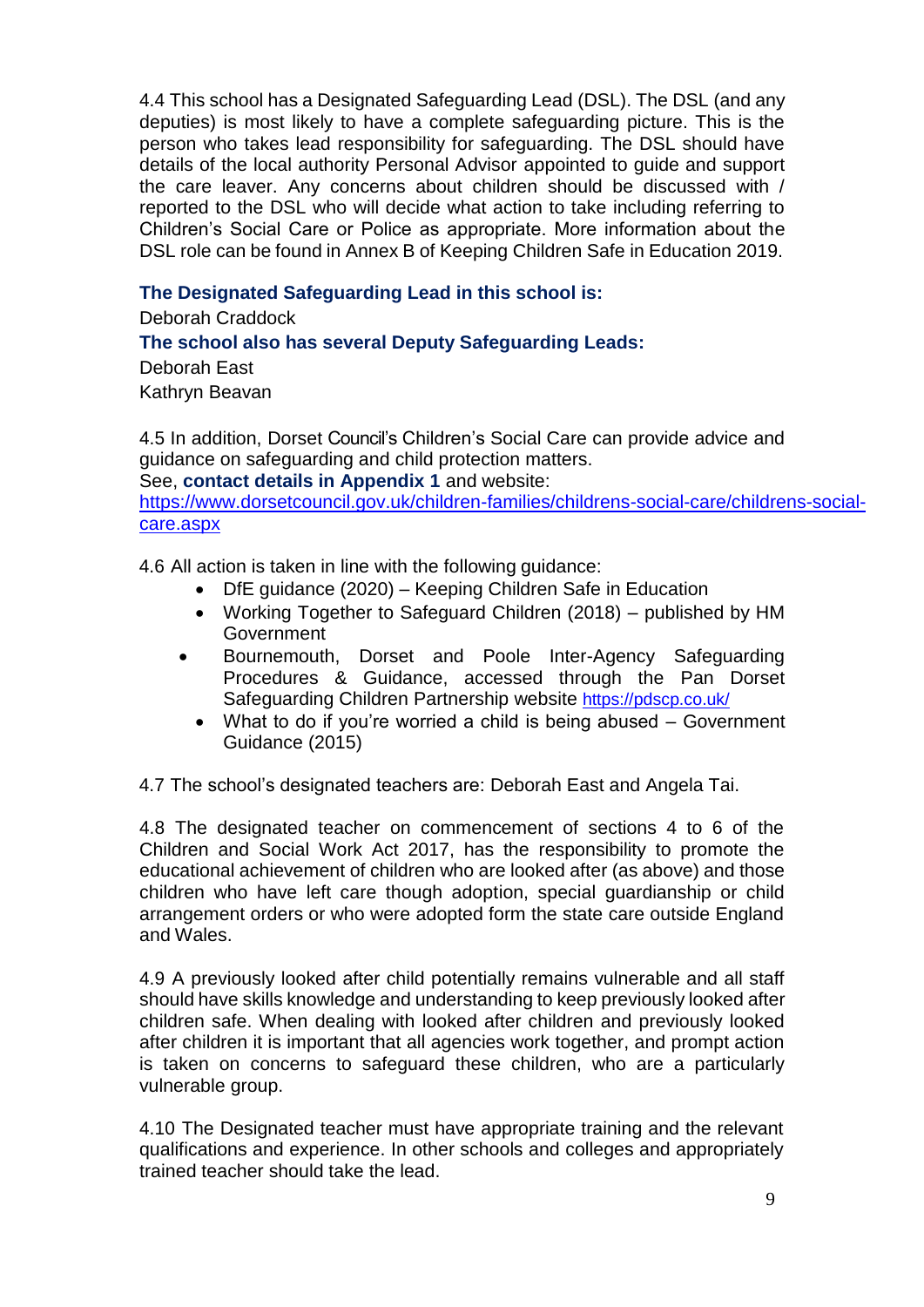## **5. What is child abuse?**

5.1 It is generally accepted that there are four main forms of abuse. The following definitions are from Working Together to Safeguard Children (2015).

## **i) Physical abuse**

A form of abuse which may involve hitting, shaking, throwing, poisoning, burning or scalding, drowning, suffocating, or otherwise causing physical harm to a child. Physical harm may also be caused when a parent or carer fabricates the symptoms of, or deliberately induces, illness in a child.

## **ii) Emotional abuse**

The persistent emotional maltreatment of a child such as to cause severe and persistent adverse effects on the child's emotional development. It may involve conveying to a child that they are worthless or unloved, inadequate, or valued only insofar as they meet the needs of another person. It may include not giving the child opportunities to express their views, deliberately silencing them or 'making fun' of what they say or how they communicate. It may feature age or developmentally inappropriate expectations being imposed on children. These may include interactions that are beyond the child's developmental capability, as well as overprotection and limitation of exploration and learning, or preventing the child participating in normal social interaction. It may involve seeing or hearing the ill-treatment of another. It may involve serious bullying (including cyberbullying), causing children frequently to feel frightened or in danger, or the exploitation or corruption of children. Some level of emotional abuse is involved in all types of maltreatment of a child, though it may occur alone.

## **iii) Sexual abuse**

Involves forcing or enticing a child or young person to take part in sexual activities, not necessarily involving a high level of violence, whether the child is aware of what is happening. The activities may involve physical contact, including assault by penetration (for example rape or oral sex) or nonpenetrative acts such as masturbation, kissing, rubbing and touching outside of clothing. They may also include non-contact activities such as involving children in looking at, or in the production of, sexual images, watching sexual activities, encouraging children to behave in sexually inappropriate ways, or grooming a child in preparation for abuse. Sexual abuse can take place online, and technology can be used to facilitate offline abuse. Sexual abuse is not solely perpetrated by adult males. Women can also commit acts of sexual abuse, as can other children. The sexual abuse of children by other children is a specific safeguarding issue in education.

## **iv) Neglect**

The persistent failure to meet a child's basic physical and/or psychological needs, likely to result in the serious impairment of the child's health or development. Neglect may occur during pregnancy because of maternal substance use. Once a child is born, neglect may involve a parent or carer failing to:

- provide adequate food, clothing and shelter (including exclusion from home or abandonment);
- protect a child from physical and emotional harm or danger: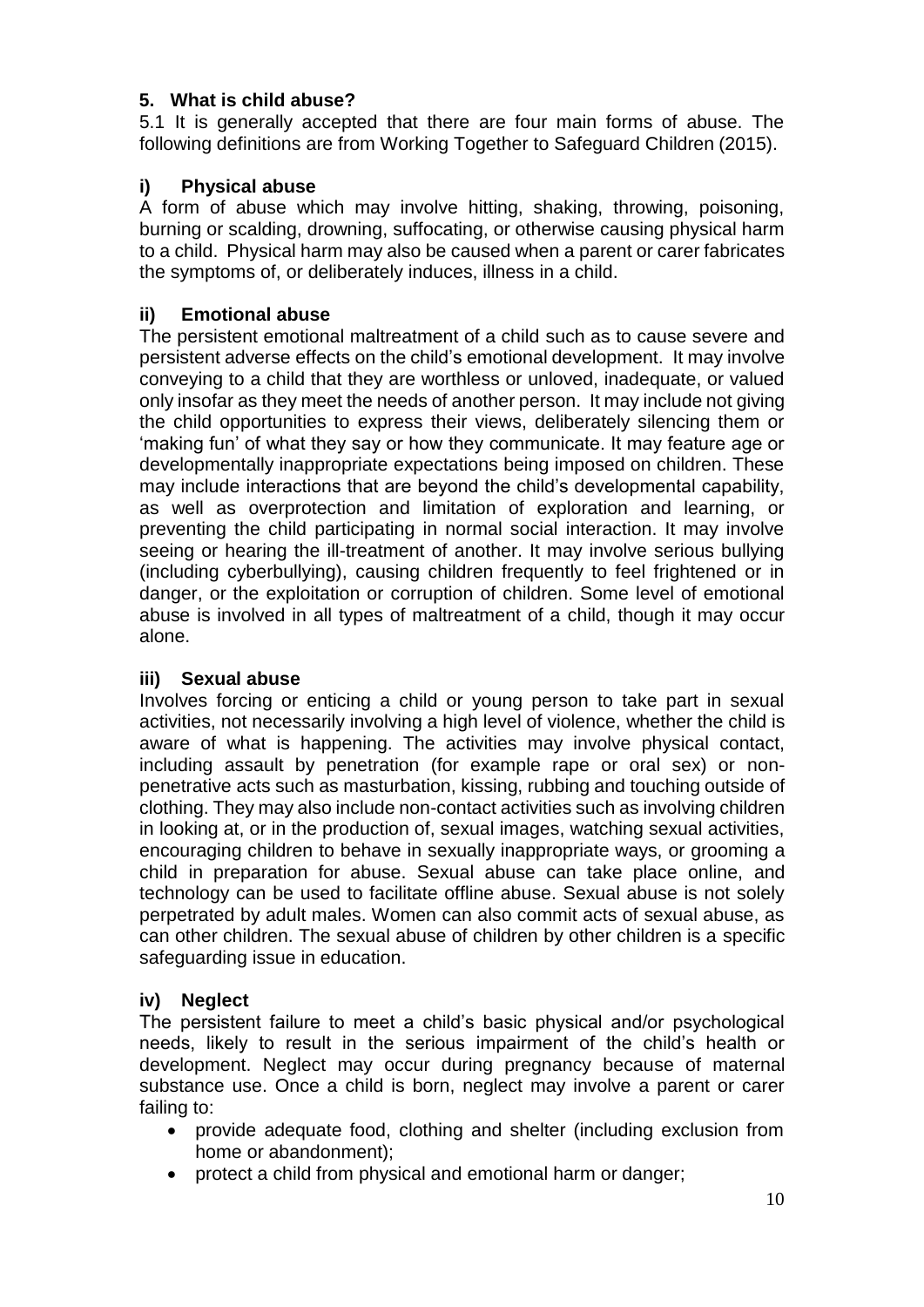- ensure adequate supervision (including the use of inadequate caregivers); or
- ensure access to appropriate medical care or treatment.

It may also include neglect of, or unresponsiveness to, a child's basic emotional needs.

## **v) Serious violence**

<span id="page-10-0"></span>All staff should be aware of indicators, which may signal that children are at risk from, or are involved with serious violent crime.

These may include increased absence from school, a change in friendships or relationships with older individuals or groups, a significant decline in performance, signs of self-harm or a significant change in wellbeing, or signs of assault or unexplained injuries. Unexplained gifts or new possessions could also indicate that children have been approached by, or are involved with, individuals associated with criminal networks or gangs.

All staff should be aware of the associated risks and understand the measures in place to manage these.

Advice for schools and colleges is provided in the Home Office's Preventing youth violence and gang involvement and its Criminal exploitation of children and vulnerable adults: county lines.

5.2 It is accepted that in all forms of abuse there are elements of emotional abuse, and that some children are subjected to more than one form of abuse at any one time. In most cases multiple issues will overlap with one another.

#### <span id="page-10-1"></span>**6. Recognising child abuse – signs and symptoms**

6.1 Keeping Children Safe in Education is clear: 'All school and college staff members should be aware of the signs of abuse and neglect so that they are able to identify cases of children who may need help or protection'.

6.2 Recognising child abuse is not always easy, and it is not the responsibility of school staff to decide whether child abuse has taken place or if a child is at significant risk. They do, however, have a clear individual responsibility to act if they have a concern about a child's welfare or safety or if a child talks about (discloses) abuse. They should maintain an attitude of 'it could happen here' and always act in the best interests of the child.

6.3 Knowing what to look for is vital to the early identification of abuse and neglect. If staff are unsure, they should **always** speak to the designated safeguarding lead or one of the deputy safeguarding leads. Any concerns about a child's welfare, should be acted upon immediately.

6.4 All school and college staff should be aware that abuse, neglect and safeguarding issues are rarely standalone events that can be covered by one definition or label. In most cases, multiple issues will overlap with one another.

6.5 All staff should be aware of the process for making referrals to children's social care and for statutory assessments under the children Act 1989, especially section 17 (children in need) and section 47 (a child suffering or likely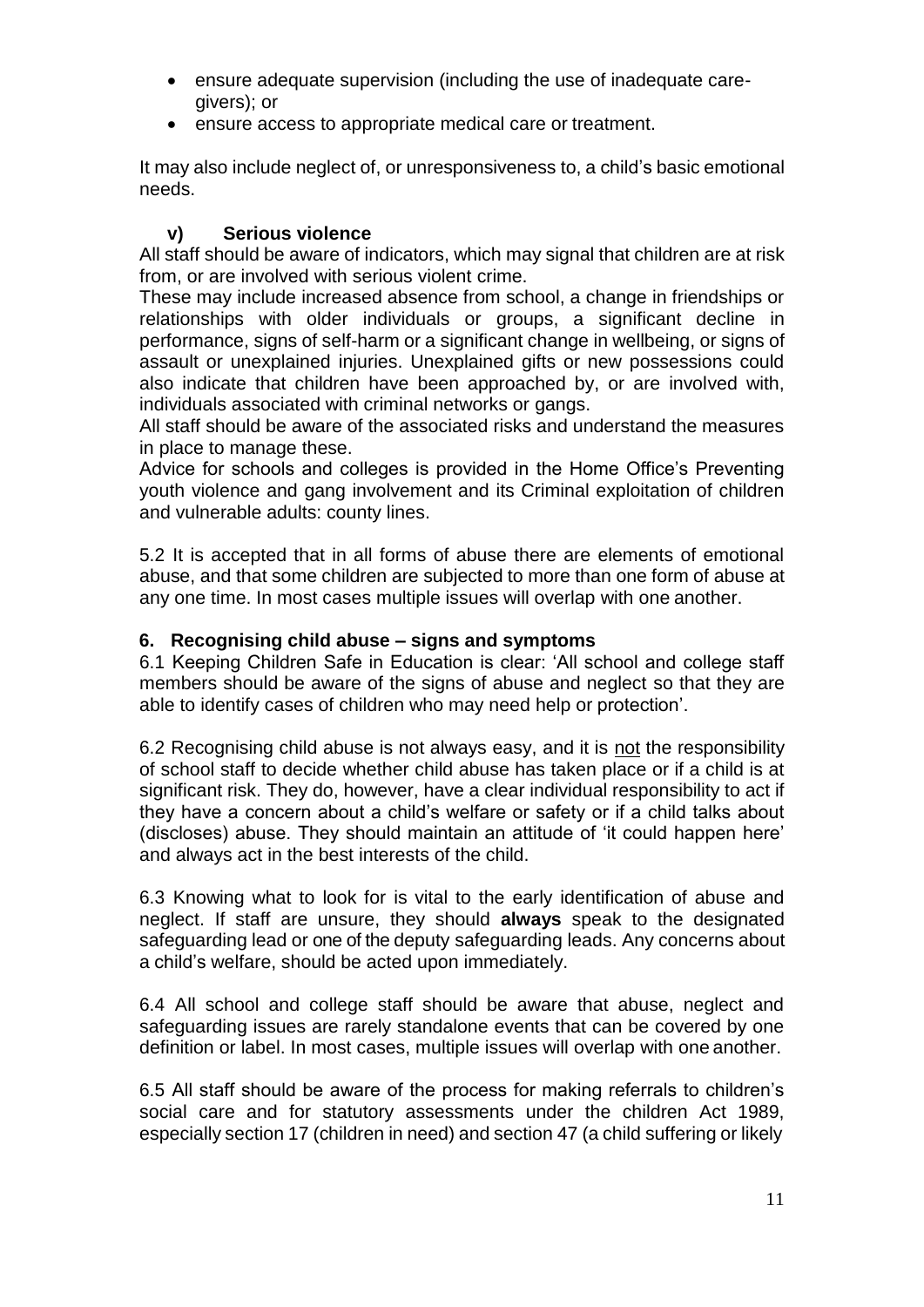to suffer, significant harm) that may follow a referral, along with the role they might be expected to play in such assessments.

Appendix 2 details examples of possible indicators of each of the five kinds of abuse.

## <span id="page-11-0"></span>**7. Peer on Peer sexual violence and sexual harassment**

7.1 All staff should recognise that children can abuse their peers. All staff should be clear about their school or college's policy and procedure about peer on peer abuse.

7.2 Sexual violence and harassment can occur between two children of any age or sex. It can also occur through a group of children sexually assaulting or sexually harassing a single child or group of children.

7.3 The school initial response to a report from a child is important. It is essential that **all** victims are reassured and that they are being taken seriously and that they will be supported and kept safe.

7.4 Ultimately, any decisions are for the school or college to make on a caseby-case basis, with the DSL or deputy taking a lead role and using their professional judgement, supported by other agencies, such as children social care and the police as required.

7.5 Reports of sexual violence and sexual harassment are likely to be complex and require difficult decisions to be made, often quickly and under pressure. Pre-planning and effective policies will provide schools and colleges with the foundation for a calm, considered and appropriate response to any reports.

7.6 Following a report of sexual violence, the DSL (or deputy) should make an immediate risk and needs assessment, considering;

- The victim
- The alleged perpetrator
- All the other children (if appropriate adult students and staff)

7.7 Schools need to consider the following options for managing a report of sexual violence or sexual harassment;

- Manage internally
- Early Help
- Safeguarding children referral to children social care
- Reporting to the Police in parallel to children's social care

7.8 If children require safeguarding and a referral to Children's Social Care is made the process for managing sexually harmful behaviour can be found in the inter-agency safeguarding procedures on the DSCB website. In brief, a multiagency meeting should be convened by Children's Social Care following a referral and an action plan agreed.

7.9 A school risk assessment will be put in place, preferably by way of a meeting, which will consider;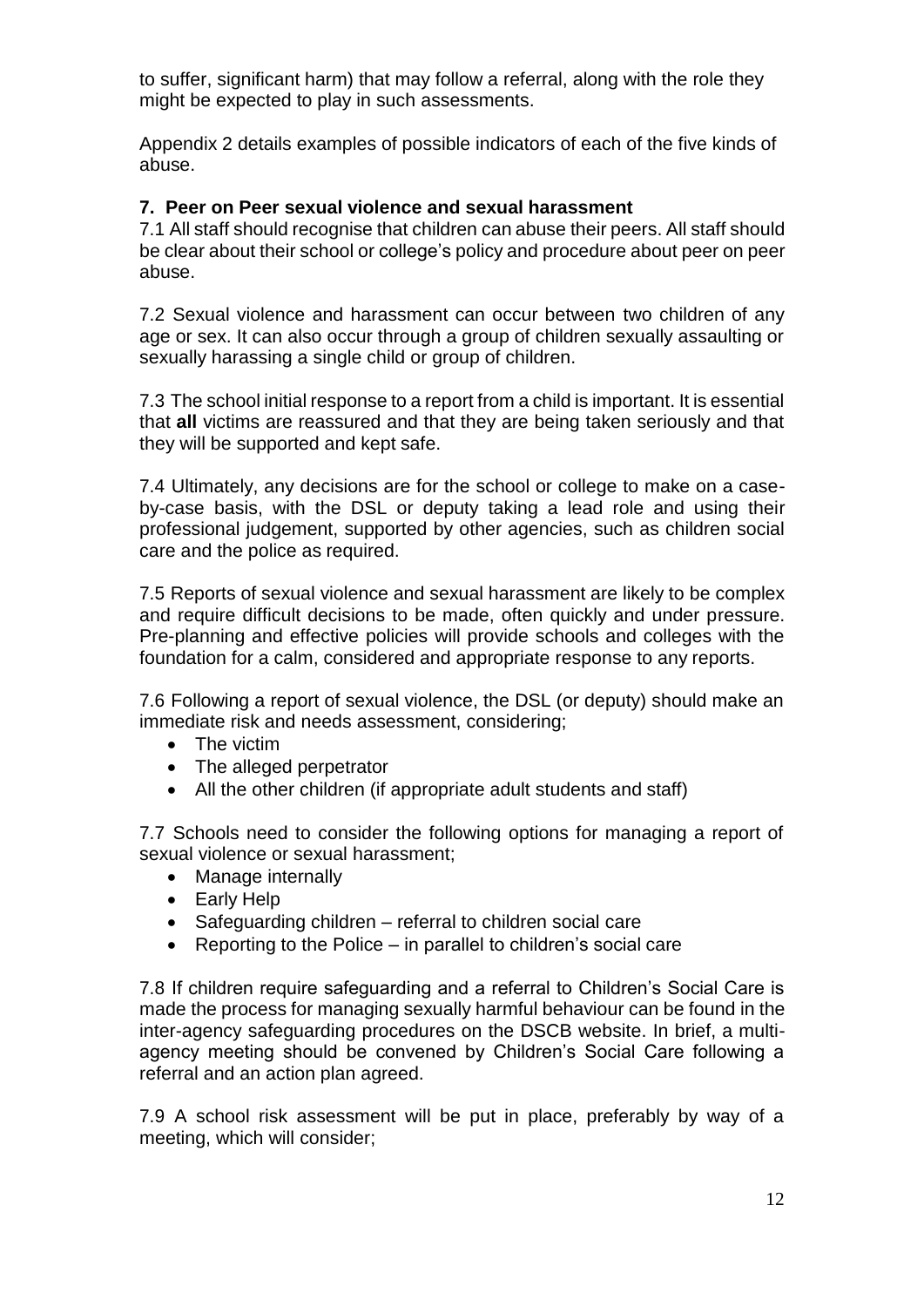- The wishes of the victim in terms of how they want to proceed
- The nature of the alleged incident
- The ages of the children involved
- The developmental stages of the children involved
- Any power imbalance between the children
- Is the incident a one off or a sustained pattern of abuse?
- Are there ongoing risks to the victim, other children, school or staff?
- Contextual safeguarding

All staff should act in the best interests of the child.

7.10 All staff should be aware of that safeguarding issues can manifest themselves via peer on peer abuse. This is most likely to include, but may not be limited to;

- Bullying (including cyber bullying)
- Physical abuse such as hitting, kicking shaking, biting, hair pulling, or otherwise causing physical harm
- Sexual violence and sexual harassment
- Sexting (also known as youth produced sexual imagery)
- Upskirting which typically involves taking a picture under a person's clothing without them knowing, with the intention of viewing their genitals or buttocks to obtain sexual gratification, or cause the victim humiliation, distress or alarm;
- Initiation/hazing type violent rituals

**All** staff should be clear on the school's policy and procedures with regards to peer on peer abuse.

7.11 Staff should not dismiss abusive behaviour as 'normal' between young people and should not develop high thresholds before acting.

7.12 There may be delays to a criminal process, but schools should not wait for the outcome before protecting the victim, alleged perpetrator and other children in the school or college.

7.13 Schools need to manage the balance between supporting the victim and ensuring the alleged perpetrator has an education and safeguarding support themselves. Appropriate support should be ongoing basis to the victim.

Incidents of sexing will be investigated and managed. In the first instance the school will investigate to see what has happened between the two young people. The police will be involved if it is deemed appropriate. (See August 2016 guidance from UKCCIS: 'Sexting in schools and colleges: responding to incidents and safeguarding young people'.)

## <span id="page-12-0"></span>**8. Pupils engaging in under-age sexual activity**

8.1 Sexual activity where one of the partners is under the age of 16 is illegal, although prosecution of young people who are *consenting partners of asimilar age* is not usual. Designated Safeguarding Leads will exercise professional judgement when deciding whether to refer or take advice from social workers,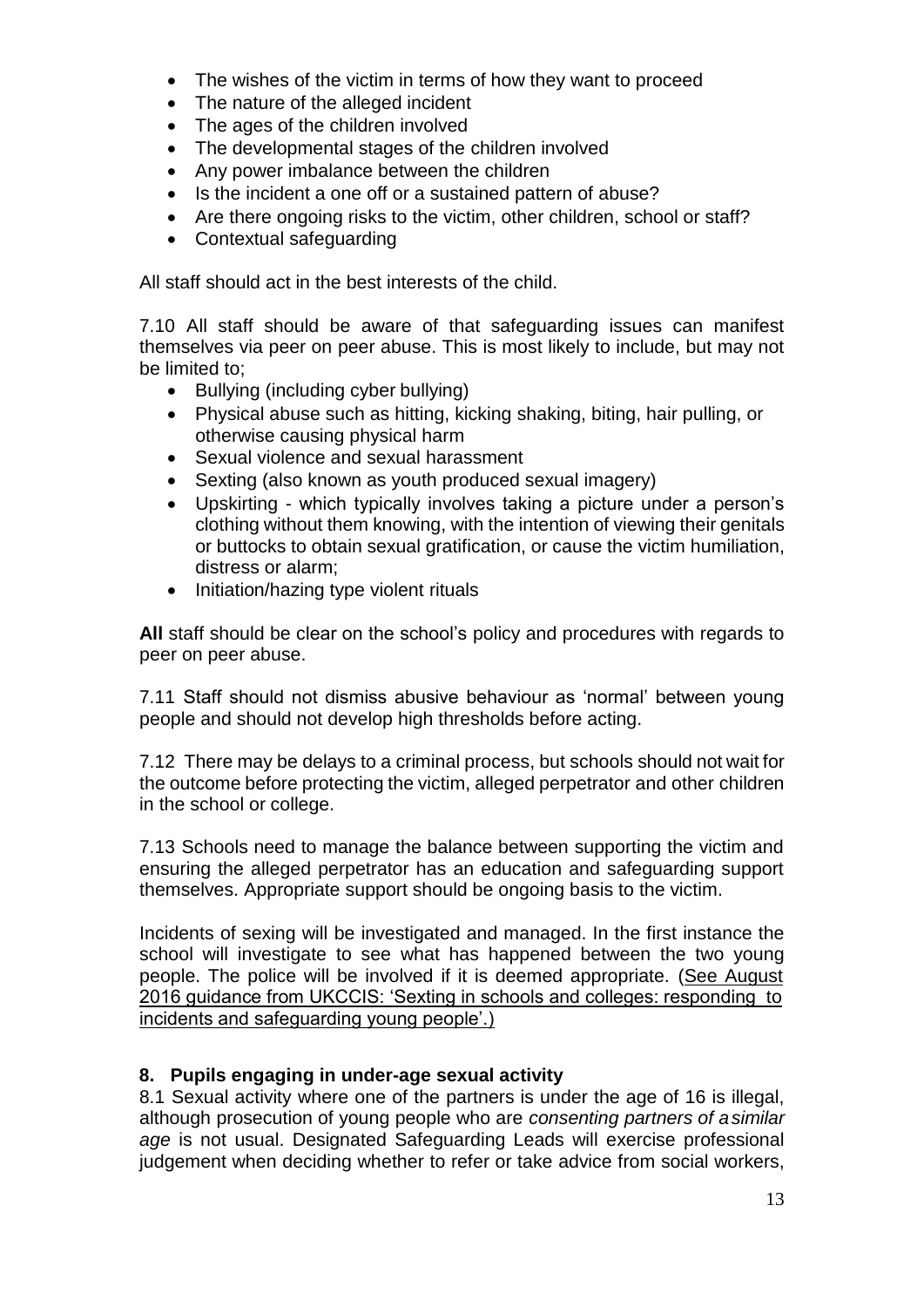**considering** such things as any imbalance of power, wide difference in ages or developmental stages etc.

8.2 Where a child is under the age of 13 penetrative sex is classified as rape under the Sexual Offences Act 2003 so must be reported to social workers in every case.

8.3 The inter-agency safeguarding procedures, on the DSCB website, have more information about under-age sexual activity.

#### <span id="page-13-0"></span>**9. Child sexual exploitation/Criminal exploitation**

9.1 This form of abuse involves exploitative situations, contexts and relationships where young people receive something (e.g. food, receive something (e.g. food, accommodation, drugs, alcohol, cigarettes, affection, gifts, money, mobile phones) as a result of their performing, and/or another or others performing on them, sexual acts. It can occur through the use of technology without the child's immediate recognition; e.g. being persuaded to post sexual images on the Internet/mobile phones without immediate payment or gain.

*9.2* Recognition of child sexual exploitation is part of staff training. We note that any child or young person may be at risk of this form of abuse, regardless of family background or other circumstances, and can experience significant harm to physical and mental health. The DSL has achieved Level 3 CSE training and is available to other staff for consultation.

*9.3* Due to the grooming methods used by abusers, it is common for young people not to recognise they are being abused and may feel they are 'in a relationship' and acting voluntarily. The school raises awareness of child sexual exploitation through assemblies conducted by the police and Family Partnership Zone.

9.4 "County Lines" is becoming widely recognised and used to describe criminal exploitation of young people using the internal trafficking of young people for the purpose of criminal exploitation. Young people are groomed using the same techniques as above, with them completing a task on behalf of another individual or group of individuals which is of a criminal nature. Children are "trafficked" as part of the exploitation. They have their transport arranged for them for the purpose of selling drugs, firearms or sex.

Young people will go missing for extended periods of time, missing education and moving away from their friendship groups. Students in Years 7 and 8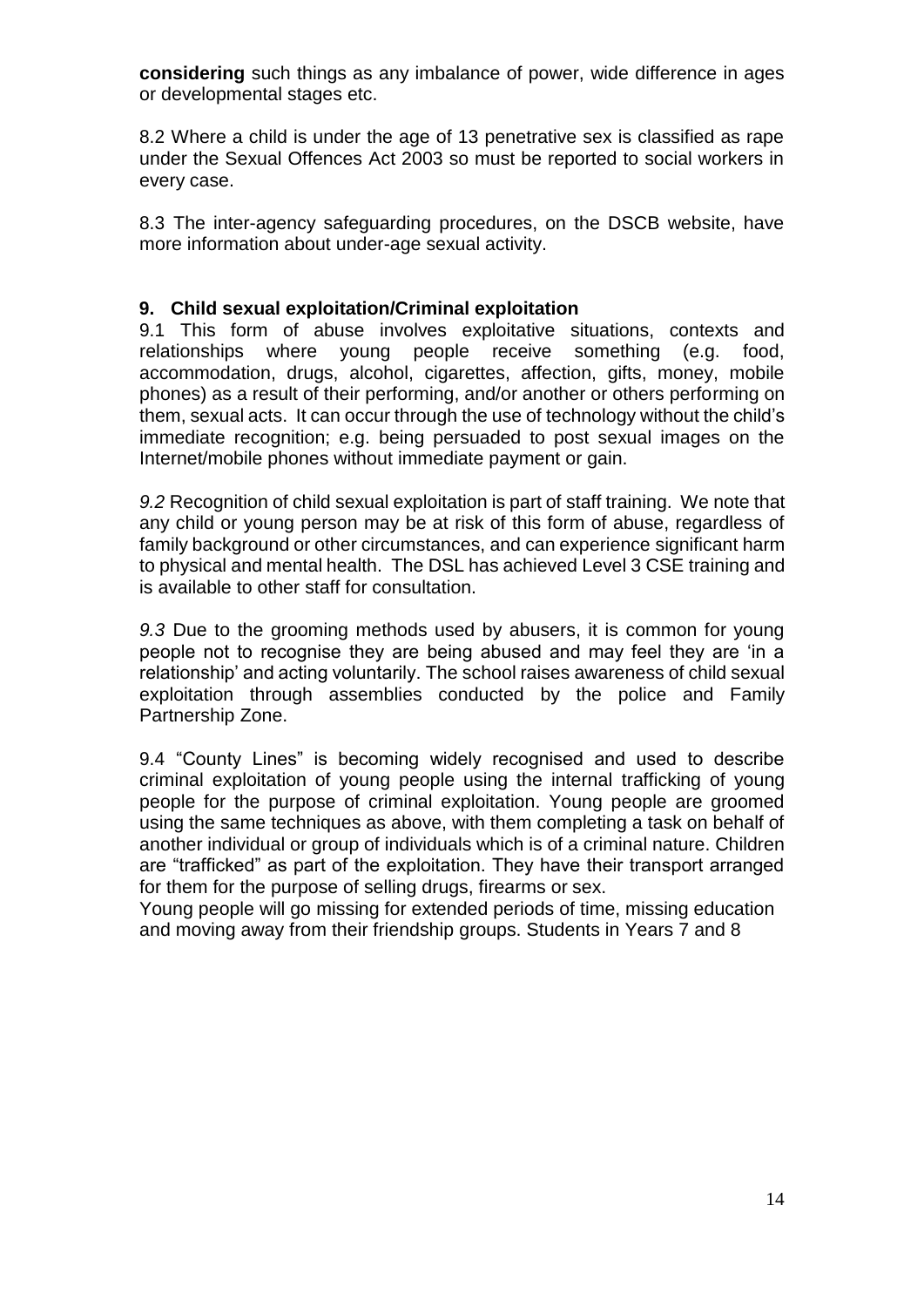receive powerful extended assemblies and life shares through Escapeline. Sessions are also available for Parents/ Carers.

(For more information: see, [https://www.escapeline.org.uk/\)](https://www.escapeline.org.uk/) .

9.5 Any concerns about child sexual exploitation/criminal exploitation will be discussed with the Designated Safeguarding Lead who will take appropriate action which might include completing a risk assessment form. The form and more detailed local procedures are in the inter-agency safeguarding procedures on the DSCB website.

## <span id="page-14-0"></span>**10. Forms of abuse linked to culture, faith or belief**

All staff in this school will promote mutual respect and tolerance of those with different faiths and beliefs. Some forms of abuse are linked to these and staff should strive to suspend professional disbelief (i.e. that they 'could not happen here') and to report promptly any concerns to the Designated Safeguarding Lead who will seek further advice from statutory agencies, prior to contacting parents/carers.

10.1 **Female Genital Mutilation** is illegal and involves intentionally altering or injuring female genital organs for non-medical reasons. It can have serious and long-lasting implications for physical health and emotional well-being. Possible indicators include taking a girl out of school / country for a prolonged period or talk of a 'special procedure' or celebration. In addition to reporting any concerns to the Designated Safeguarding Lead, teachers (along with regulated health and social care professionals) have a statutory duty to report personally to the Police if they discover that female genital mutilation has or appears to have been carried out on a girl under 18. Those failing to report such cases will face disciplinary sanctions.

10.2 **Forced Marriage** is also illegal and occurs where one or both people do not or, in cases of people with learning disabilities, cannot consent to the marriage and pressure or abuse is used. It is not the same as arranged marriage. Young people at risk of forced marriage might have their freedom unreasonably restricted or being 'monitored' by siblings. There might be a request for extended absence from school or might not return from a holiday abroad. We recognise that school staff can play an important role in safeguarding children from forced marriage.

10.3 **So called 'honour-based' violence** is a crime or incident which has or may have been committed to protect or defend the honour of the family and/or community. It can exist in all communities and cultures and occurs when perpetrators perceive that a relative has shamed the family and/or community by breaking their honour code. Females are predominantly, but not exclusively, the victims and the violence is often committed with some degree of approval and/or collusion from family or community members. All forms of so called honour- based violence are abuse, regardless of the motivation, and should be referred accordingly. However, there are some significant differences in the immediate response required as involving families in cases of forced marriage is dangerous:

• It may increase the risk of serious harm to the victim. Experience shows that the family may punish them for seeking help;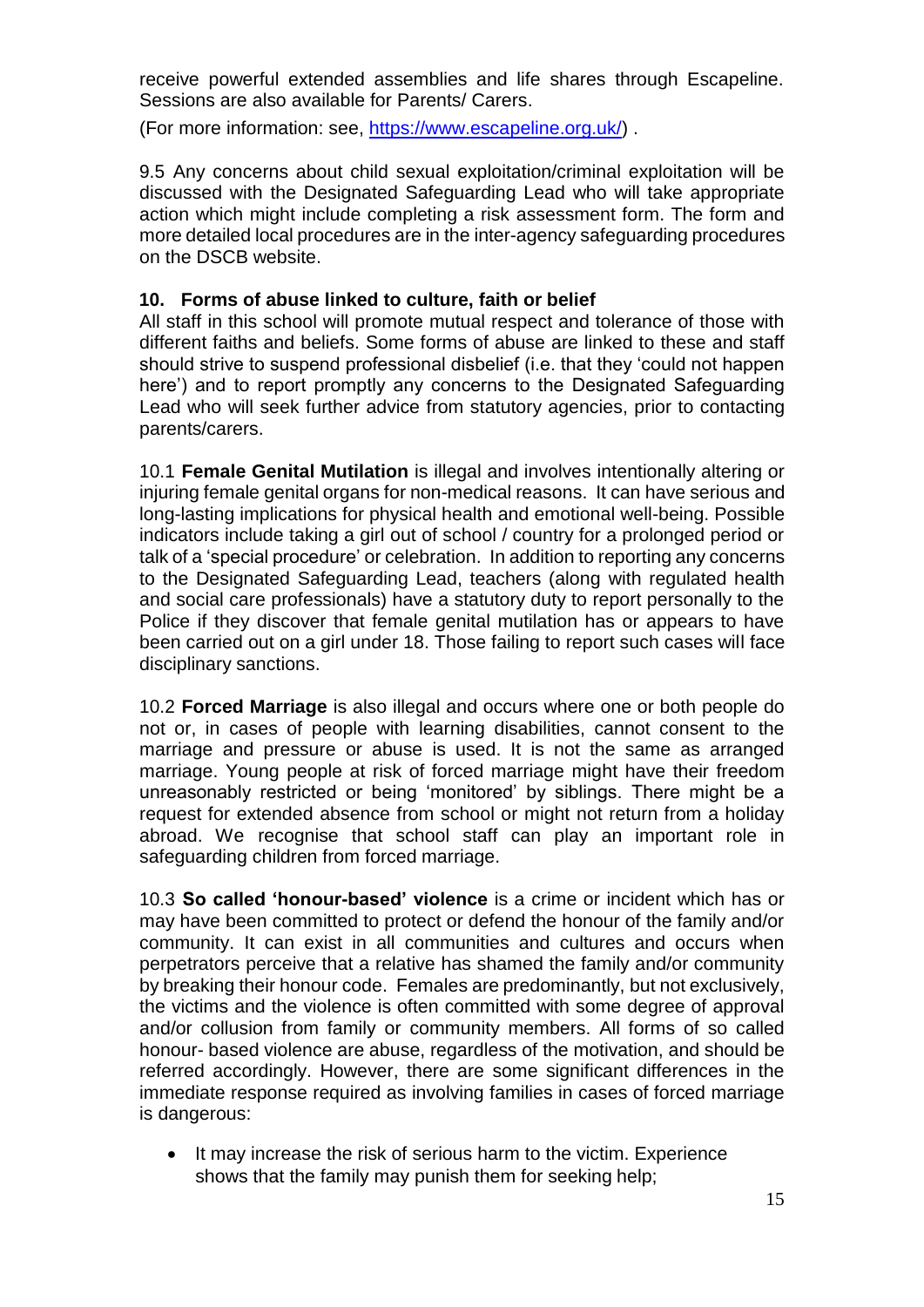Relatives, friends, community leaders and neighbours should not be used as interpreters – despite any reassurances from this known person.

## <span id="page-15-0"></span>**10.4 Radicalisation and extremism**

Radicalisation refers to the process by which a person comes to support terrorism and extremist ideologies associated with terrorist groups.

Extremism is defined by HM Government as 'Vocal or active opposition to fundamental British values, including democracy, the rule of law, individual liberty and mutual respect and tolerance of different faiths and beliefs; and/or calls for the death of members of our armed forces, whether in this country or overseas'.

In this school we recognise that safeguarding against radicalisation and extremism is no different from safeguarding against any other vulnerability*.*

Our curriculum promotes respect, tolerance and diversity. Children are encouraged to share their views and to understand that they are entitled to have their own different beliefs which should not be used to influence others.

We recognise that children with low aspirations are more vulnerable to radicalisation and therefore we strive to equip our pupils with confidence, selfbelief, respect and tolerance as well as setting high standards and expectations for themselves.

Children are taught about how to stay safe when using the Internet and are encouraged to recognise that people are not always who they say they are online. They are taught to seek adult help if they are upset or concerned about anything they read or see on the Internet.

Any concerns about pupils becoming radicalised or being drawn into extremism will be reported to the Designated Safeguarding Lead who will *not* speak to parents/carers or other family members at this stage but will take prompt advice from the Police.

#### <span id="page-15-1"></span>**10.5 Prevent**

Prevent is about safeguarding people and communities from the threat of terrorism and violent extremism. Prevent is part of CONTEST, the Government's counter-terrorism strategy. It aims to stop people becoming terrorists or supporting terrorism.

The Prevent strategy: Responds to the ideological challenge we face from terrorism and aspects of extremism, and the threat we face from those who promote these views;

- Provides practical help to prevent people from being drawn into terrorism. It ensures they are given appropriate advice and support
- Works with a wide range of sectors (including education, criminal justice, faith, charities, online and health) where there are risks of radicalisation that we need to deal with.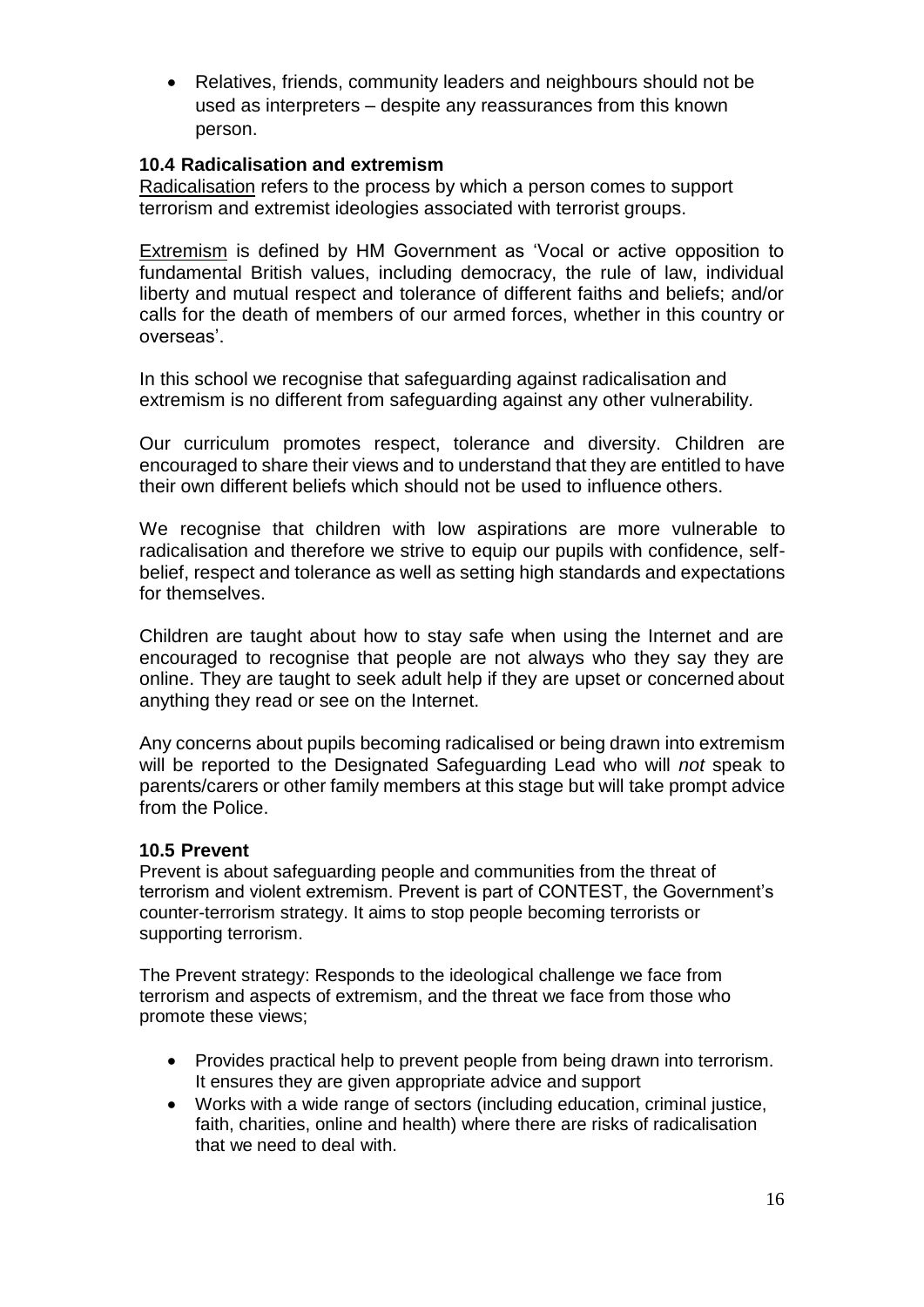Prevent covers all forms of terrorism and extremism and some aspects of non-violent extremism.

The Home Office works with local authorities, a wide range of government departments, and community organisations to deliver the Prevent strategy. The police play a significant role in Prevent, in much the same way as they do when taking a preventative approach to other crimes.

- The main aim of Prevent is to stop people from becoming terrorists or supporting violent extremism.
- At the heart of Prevent is safeguarding children and adults. Providing early intervention to protect and divert people away from being drawn into terrorist activity is crucial.
- Prevent addresses all forms of extremism but continues to ensure resources and effort are allocated on the basis of threats to our national security.

Any individuals who are identified as being vulnerable to radicalisation are referred to a multi-agency Channel Panel. This ensures the appropriate interventions are put in place to protect the individual. Like child protection, Channel is a multiagency safeguarding programme run in every local authority in England and Wales. It works to support vulnerable people from being drawn into terrorism. It provides a range of support such as mentoring, counselling, assistance with employment etc. Where pupils at this school are being discussed, the DSL or Headteacher will attend the Panel meetings.

Channel is about early intervention to protect vulnerable people from being drawn into committing terrorist-related activity and addresses all types of extremism.

Staff and governors in this school have either attended a WRAP (Workshop to Raise Awareness of Prevent) session or have completed on-line Prevent training.

**To referrer** email [MASH@dorset.pnn.police.uk](mailto:mash@dorset.pnn.police.uk)

#### <span id="page-16-0"></span>**11. Children missing education**

#### **Emergency contacts**

Where reasonably possible the school/college should hold more than one emergency contact number for each pupil. This goes beyond the legal minimum and is good practice to give the school or college additional options to contact a responsible adult when a child missing education is also identified as a welfare and/or safeguarding concern.

11.1 We recognise that a child going missing from education is a potential indicator of abuse and neglect, including the specific types of abuse detailed above including child criminal exploitation /or travelling to conflict zones.

11.2 Therefore all staff will follow the school's procedure for dealing with unauthorised absence and children missing from education procedures,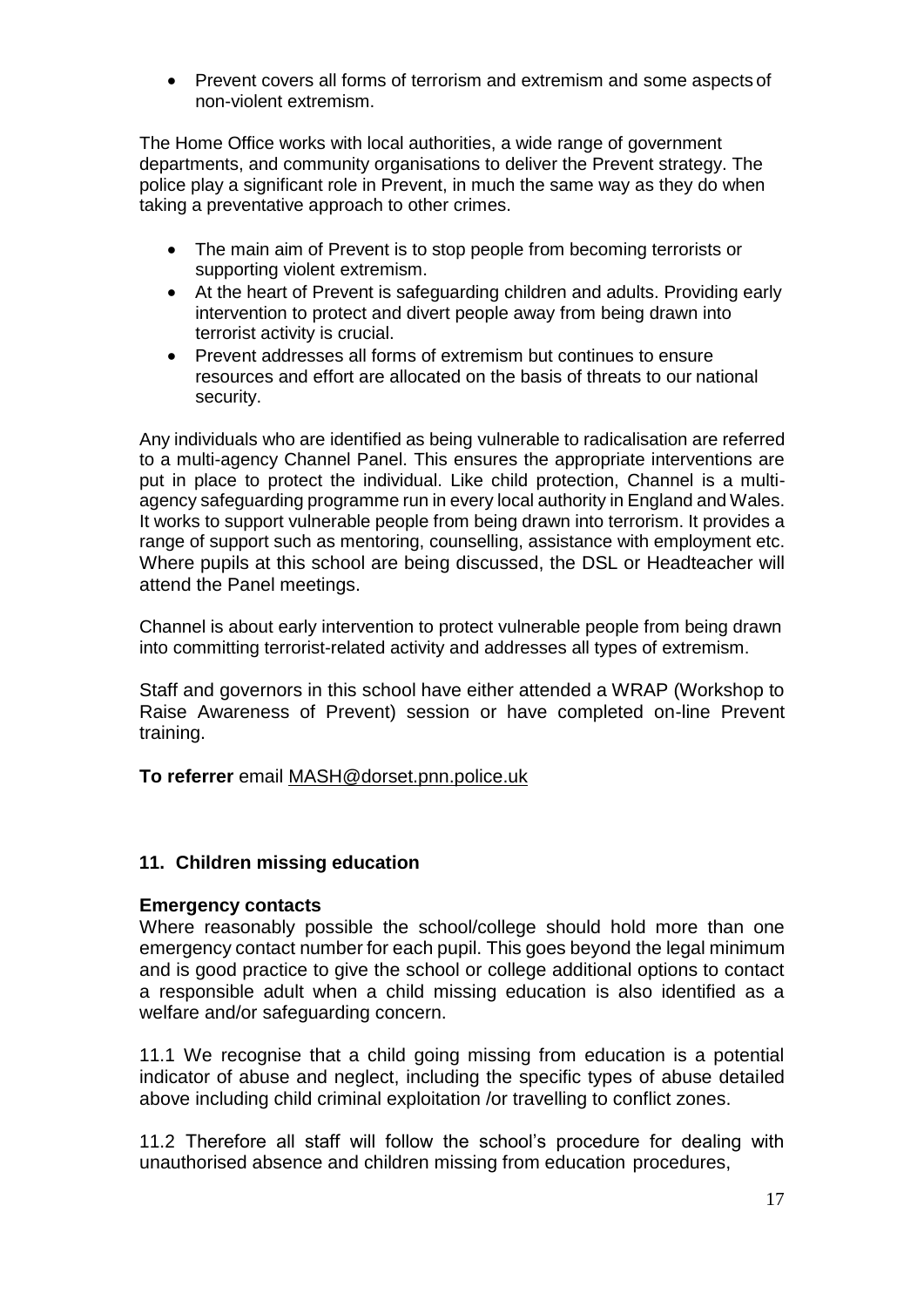particularly on repeat occasions, to help identify vulnerable pupils and to help prevent the risks of their going missing in future.

11.3 Actions could include involving other professionals and, if any of the criteria are met, informing the local authority where a pupil's name has been removed from the school roll.

In line with the DfE updated (September 2016) statutory guidance on children missing education we have a separate policy governing unauthorised attendance and children missing education.

#### **There is more information about specific safeguarding issues including links to websites in Part one and Annex A of 'Keeping Children Safe in Education' 2020.**

## <span id="page-17-0"></span>**12. Responding to the child who discloses (talks about) abuse**

All staff and volunteers will:

- Listen carefully to what is said
- Avoid showing shock or disbelief
- Observe the child's demeanour
- Find an appropriate opportunity to explain that the information will need to be shared with others. They will not promise to keep the information confidential or a 'secret'
- Allow the child to continue at her/his own pace and not interrupt if the child is freely recalling events. They will not stop him/her to find a 'witness' as this could inhibit the child from saying more
- Avoid asking questions or pressing for more information. Ask for clarification only. If questions are necessary they should be framed an open manner and not 'lead' the child in any way: Tell me…. Explain…. Describe…
- Reassure the child, if necessary, that s/he has done the right thing by talking about it
- Explain what will happen next and with whom the information will be shared
- Not ask the child to repeat the disclosure to anyone else in school including the DSL - or ask him/her or any other children who were present to write a written account or 'statement'

#### <span id="page-17-1"></span>**13. Taking action**

13.1 If in exceptional circumstances, the designated safeguarding lead (or deputy) is not available, this should not delay appropriate action being taken. 13.2 Where physical injuries have been observed, these will be carefully noted but not photographed. The staff member will not ask to see injuries that are said to be on an intimate part of the child's body.

13.3 Any disclosure or indicators of abuse will be reported verbally to the DSL or Deputy straightaway or, where they are not available, and concerns are immediate, ensure a referral is made without delay to Children's Social Care, through ChAD, the Children's Advice and Duty Service.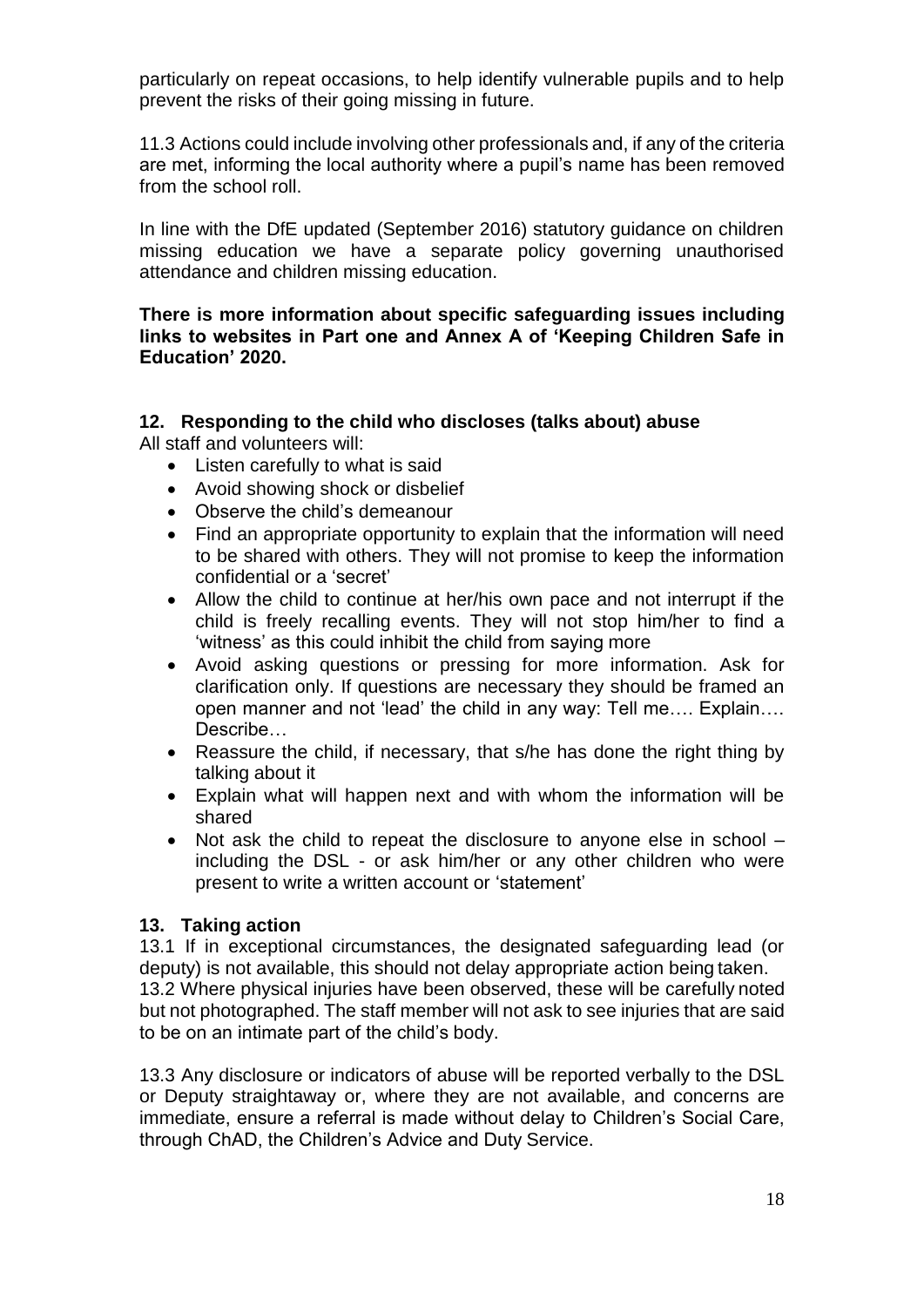13.4 Where the child already has an allocated social worker, that person or a manager or duty worker in the same team must be contacted promptly.

13.5 A written record will then be made (ideally on a standard school 'concern' form) of what was said, including the child's own words, as soon as possible and given to the DSL.

13.6 If the child can understand the significance and consequences of making a referral to social workers, they will be asked for their views. It will be explained that whilst their views will be considered, the school has a responsibility to take whatever action is required to ensure the child's safety and that of other children.

13.7 The DSL will decide whether to contact parents at this stage, judging whether to do so, it is necessary to consider if contacting the parents/carers is likely to place the child at risk of harm from their parent's/carers actions or reactions - for example in circumstances where there are concerns that a serious crime such as sexual abuse, domestic violence or induced illness has taken place. If in any doubt, the DSL or staff member will call the Children social care first and agree when parents/carers should be contacted and by whom. The reason for the decision not to contact parents first will be recorded in the child's school child protection file.

13.8 A child protection referral from a professional cannot be treated as anonymous.

13.9 Where there is no disclosure by a child, but concerns are accumulating, such as in relation to neglect or emotional abuse, the DSL will ensure that all information is brought together and that s/he makes a professional judgement about whether to refer to outside agencies.

13.10 The Dorset Safeguarding Children Board's 'Threshold Document' should be used to help clarify the pathway required for a child: whether concerns will be managed within the school; or with the help of other agencies as part of early help; or whether they require specialised support such as a social work assessment or referral to Child and Adolescent Mental Health Services (CAMHS).

13.11 A member of staff who reports concerns to the DSL should expect some feedback, although confidentiality might mean in some cases that this is not detailed. If the member of staff is not happy with the outcome s/he can press for reconsideration and if following this, s/he still believes the correct action has not been taken, will refer the concerns directly to children social care.

#### **14. Responding to concerns reported by parents or others in the community**

14.1 Occasionally parents or other people in the local community tell school staff about an incident in or accumulation of concerns they have about the family life of a child who is also a pupil at the school.

14.2 If the incident or concern relates to *child protection*, the information cannot be ignored, even if there are suspicions about the motives of the person making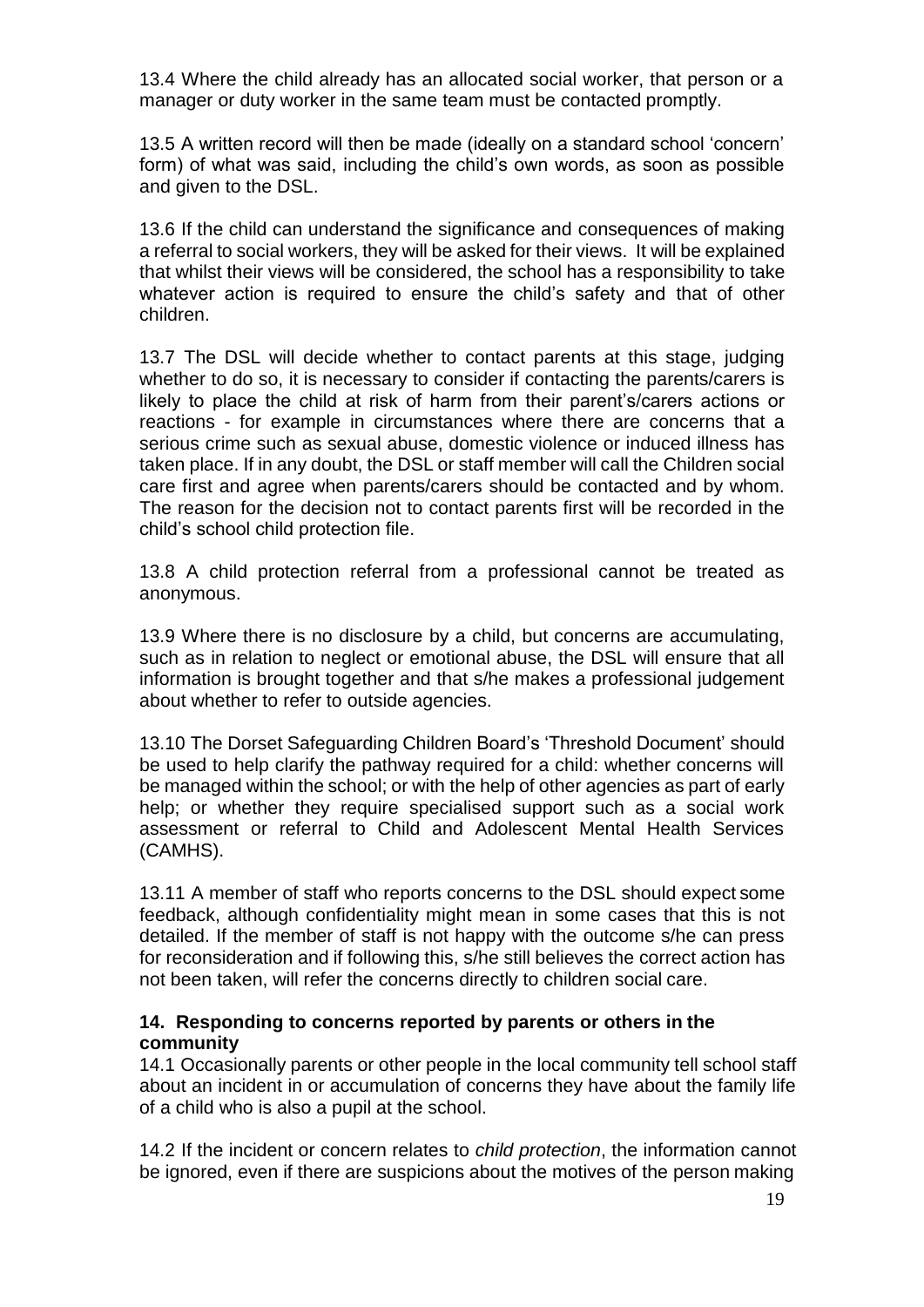the report. Members of staff will therefore pass the information to the DSL in the usual way.

14.3 It is preferable if the parent / community member who witnessed or knows about the concerns or incident makes a call to Children's Social Care themselves as they will be better able to answer any questions. They can ask for their name not to be divulged if a visit is made to the family.

14.4 If the parent / community member refuses to make the referral, the DSL will clarify that s/he (the DSL) has a responsibility to do so and will also need to pass on to social workers how s/he is aware of the information.

14.5 This process also applies to parents / community members who are also school staff. As professionals who work with children they cannot be anonymous when making the referral but can ask for the situation to be managed sensitively and, if necessary, for their identity to be withheld from the family if it will cause difficulties in their private life.

## **15. Remember**

15.1 Any suspicion or concern that a child or young person may be suffering or at risk of suffering significant harm, MUST be acted on. Doing nothing is not an option. Any suspicion or concerns will be reported without delay to the DSL or a Deputy. During term time the Designated Safeguarding Lead and/or a Deputy should always be available (during school or college hours) for staff to discuss any safeguarding concerns. However, if for whatever reason they are not available, the staff member will discuss their concerns as soon as possible with either

- another senior member of staff or
- MASH Multi-Agency Safeguarding Hub

Anyone can make a referral, not just the DSLs.

15.2 It is important that everyone in the school is aware that the person who first encounters a case of alleged or suspected abuse is not responsible for making a judgement about whether abuse has occurred and should not conduct an 'investigation' to establish whether the child is telling the truth. That is a task for social workers and the Police following a referral to them of concern about a child. The role of school staff is to act promptly on the information received.

15.3 This applies regardless of the alleged 'perpetrator': whether the child raises concerns about a family member or someone outside school, a member of staff or another child/pupil.

15.4 A careful record will be made of what has been seen/heard that has led to the concerns and the date, time, location and people who were present. As far as possible, staff should record verbatim what was said and by whom. The record will be passed to the DSL.

15.5 The DSL will keep a record of the conversation with the duty worker and other social workers, noting what actions will be taken and by whom, giving the date and time of the referral. The referral will be confirmed in writing on the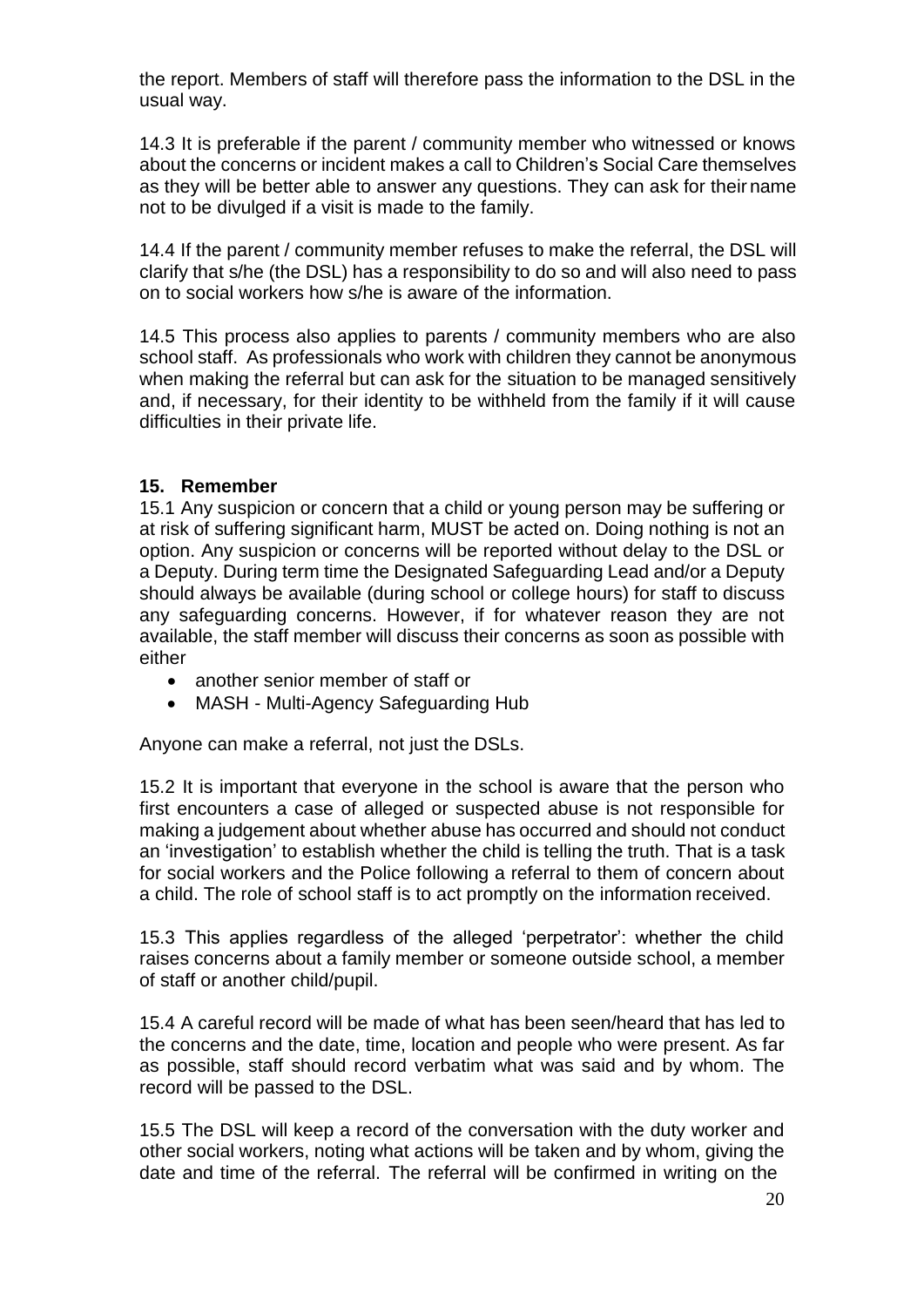inter-agency referral form (available on the DSCB website) as soon as possible and at least within 48 hours. Any pre-existing assessments such as through the Common Assessment Framework should be attached.

15.6 A school child protection file will be started in the child's name on My Concern, where the child is not already known to social workers. If a file already exists, the new information will be added to the chronology on My Concern.

## **See Appendix 3 below for detailed record keeping guidance**.

## <span id="page-20-0"></span>**16. Response from Children's Social Care to a school referral**

• Referral

Once a referral is received by the team, a manager will decide on the next course of action within one working day. When there is concern that a child is suffering, or likely to suffer significant harm, this will be decided more quickly, and a strategy discussion held with the Police and Health professionals and other agencies as appropriate (section 47 Children Act 1989).

The Designated Safeguarding Lead should be told within three working days of the outcome of the referral. If this does not happen s/he will contact the duty worker again.

Assessment

All assessments should be planned and co-ordinated by qualified social worker. They should be holistic, involving other professionals, parents/carers and the children themselves as far as practicable. Assessments should show analysis, be focused on outcomes and usually take no longer than 45 working days from the point of referral. School staff have a responsibility to contribute fully to the assessment.

• S47 Enquiries (regarding significant harm)

The process of the investigation is determined by the needs of the case, but the child/young person will always be part of that process and sometimes without parents' knowledge or permission. On occasions, this will mean the child/young person is jointly interviewed by the Police and social workers, sometimes at a special suite where a video- recording of the interview is made.

## The Child Protection Conference

If, following the s47 enquiries, the concerns are substantiated and the child is judged to be at risk of significant harm, a Child Protection Conference (CPC) will normally be convened. The CPC must be held within 15 days of the first strategy discussion and school staff will be invited to attend - normally the DSL or Headteacher. This person will produce a written report in the correct format (a pro forma is available on the DSCB website). This will be shared with the child/young person and his/her family before the conference is held. A copy will also be sent to the person chairing the initial CPC at least 24 hours in advance.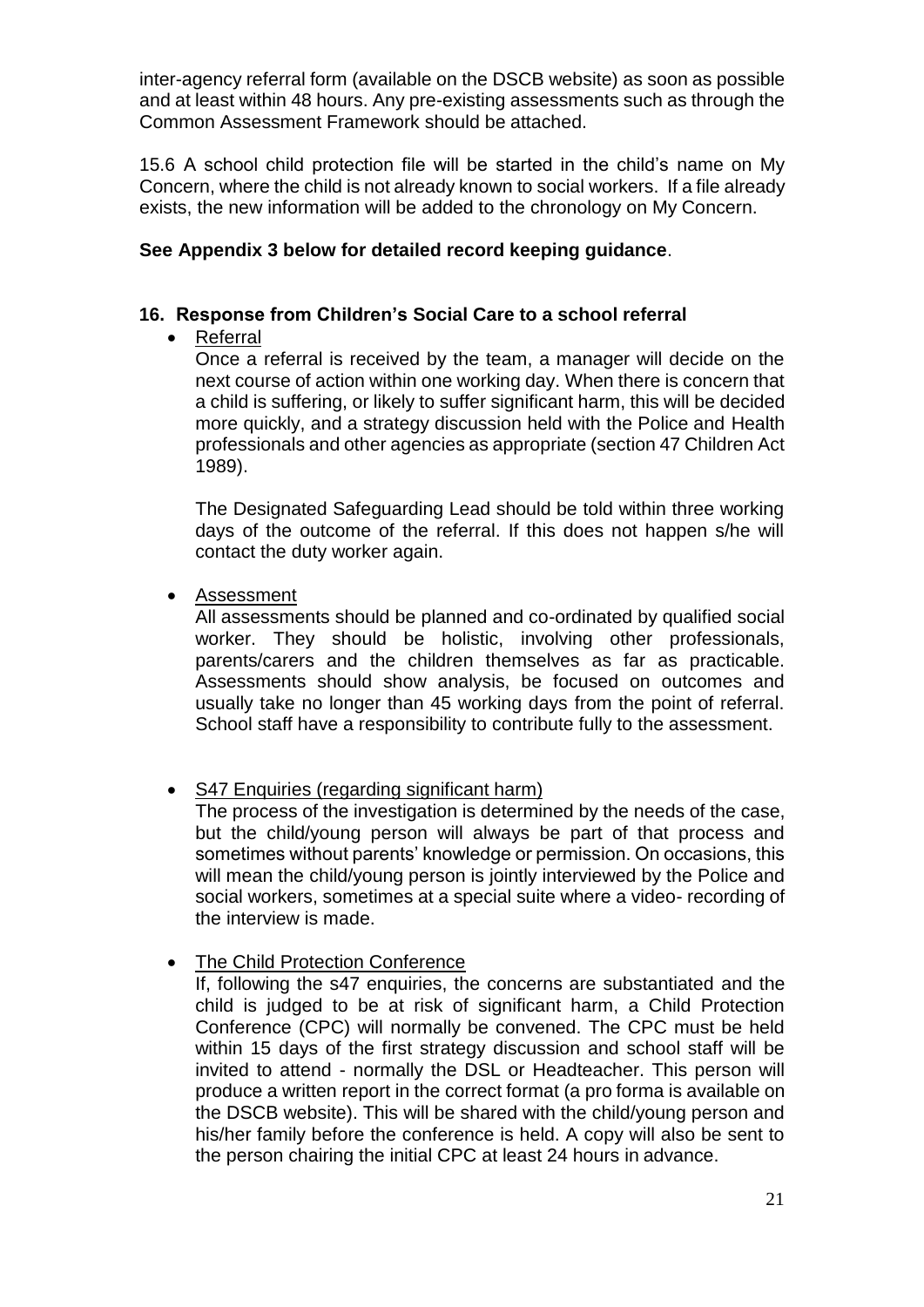More information is in the inter-agency safeguarding procedures ('Child Protection Conferences') on the DSCB website.

If the DSL disagrees with the decisions made by social workers regarding the outcome of the referral, the conclusions of the assessment or any actions taken, the matter should be discussed and if necessary escalated to more senior managers (under the escalation policy available on the DSCB website), *particularly* if the child's situation does not appear to be improving.

## <span id="page-21-0"></span>**17. Responding to allegations or concerns about staff or volunteers**

17.1 Rigorous recruitment and selection procedures and adhering to the school's code of conduct and safer practice guidance will hopefully mean that there are relatively few allegations against or concerns about staff or volunteers. However, if a member of staff, or any other person, has any reason to believe that another adult has acted inappropriately or abused a child or young person, they will act by reporting to the Headteacher (not the DSL if this is a different person). Even though it may seem difficult to believe that a colleague may be unsuitable to work with children, the risk is far too serious for any member of staff to dismiss such a suspicion without acting.

17.2 If the allegation/concern is about the Headteacher the person with concerns will contact the Chair of Governors or the Local Authority Designated Officer (also known as the LADO) in the Local Authority Safeguarding and Standards Team. See Appendix 1 below for contact details.

17.3 In all cases of allegations against staff or volunteers, the Headteacher and Chair of Governors, will contact the Local Authority Designated Officer (LADO) without delay and follow the correct procedures as set out in the separate school policy. This must comply with Part Four of 'Keeping Children Safe in Education' 2019.

#### <span id="page-21-1"></span>**18. Children with special educational needs and who are disabled**

18.1 Research shows that children with special educational needs and who are disabled are especially vulnerable to abuse and adults who work with them need to be vigilant and take extra care when interpreting apparent signs of abuse or neglect.

18.2 Additional barriers can exist for adults who work with such children, in respect of recognising abuse and neglect. These can include

- Assumptions that indicators of possible abuse such as behaviour, mood and injury relate to the child's disability without further exploration;
- Being more prone to peer group isolation than other children
- Children with SEN and who are disabled can be disproportionately impacted by things like bullying – without outwardly showing any signs; and
- Communication barriers and difficulties in overcoming these barriers

18.3 These child protection procedures will be followed if a child with special educational needs or who is disabled discloses abuse or there are indicators of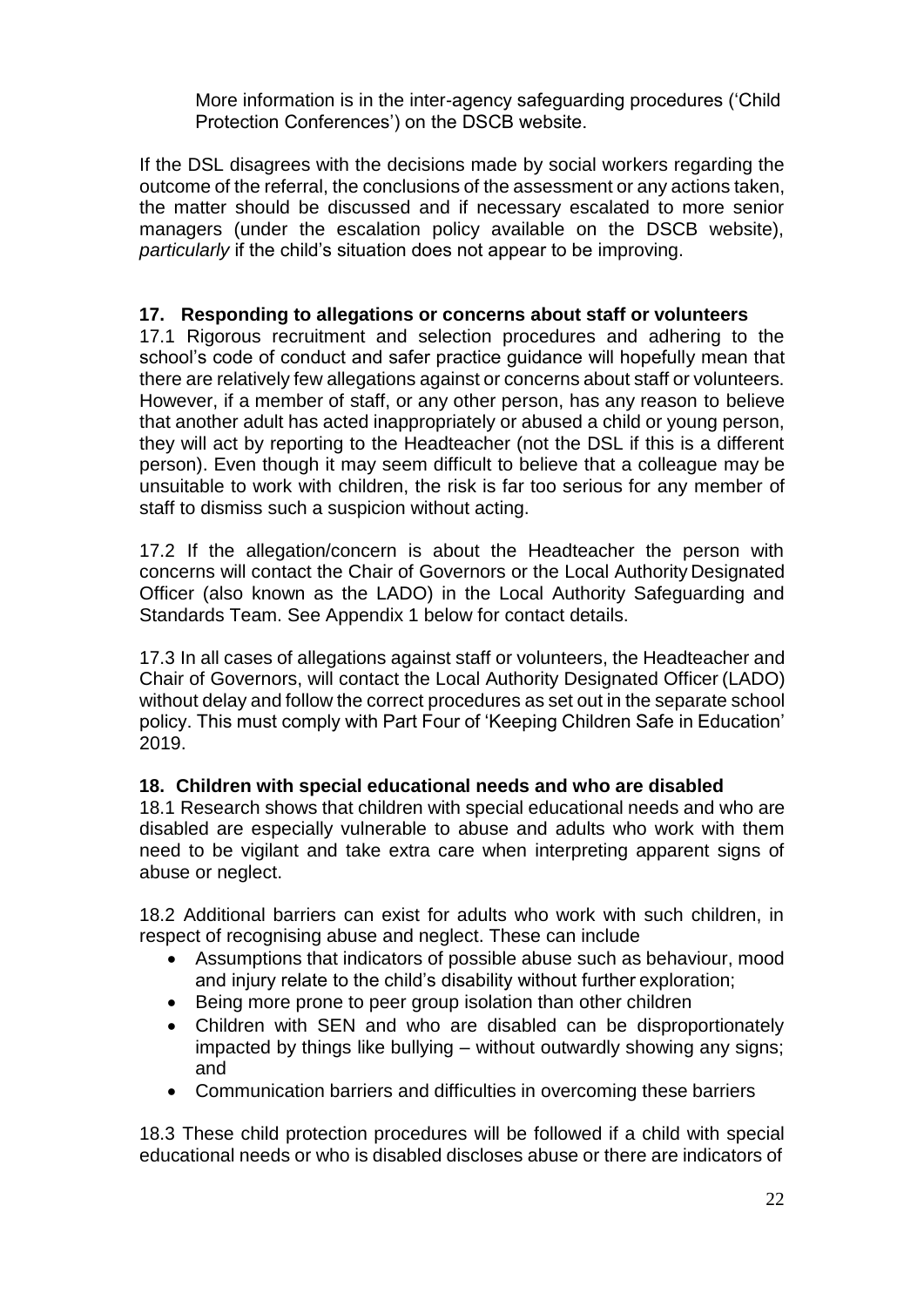abuse or neglect. There are no different or separate procedures for such children. To address these additional challenges schools and colleges should consider extra pastoral support for children with SEN and disabilities.

18.4 Staff responsible for intimate care of children will undertake their duties in a professional manner always and in accordance with the school's intimate care policy.

*At West Moors Middle School students with communication issues would be supported by a teaching assistant with whom they feel able to communicate.*

## <span id="page-22-0"></span>**19. Safer Working Practice**

19.1 All adults who come into contact with children at this school will behave at all times in a professional manner which secures the best outcomes for children and also prevents allegations being made. Detailed advice on safer working practice can be found in the school's Code of Conduct.

19.2 We promote a culture whereby members of the school community should feel able to raise with the Headteacher, or any member of the leadership team, any concerns about staff conduct. If the reporter feels that the issue has not been addressed they should contact someone outside of the school, such as the Chair of Governors or the LADO. (See Appendix 1 below for contact details.)

#### <span id="page-22-1"></span>**20. Training**

20.1 Child protection will be part of induction for all staff and regularvolunteers new to the school. They will be given a copy of this policy, the Code of Conduct, details about the role of the DSL and part one of 'Keeping Children Safe in Education: information for all school and college staff' plus Annex A if they work directly with children.

20.2 This will be followed up by basic child protection training that equips individuals to recognise and respond appropriately to concerns about pupils.

20.3 A proportional risk based approach will be taken regarding the level of information provided to all temporary staff and volunteers. As a minimum they will be provided with, and will be expected to follow, the child protection summary sheet which forms part of this policy.

20.4 Staff who do not have designated responsibility for safeguarding and child protection, including the Headteacher, will undertake suitable refresher training at appropriate intervals. The DSCB recommends this is at least every three years.

20.5 All staff will have training in preventing radicalisation and extremism ('Prevent') – either by attending a Workshop to Raise Awareness of Prevent (WRAP) or completing an on-line course, followed by a discussion with the DSL. The DSL is the Prevent Lead and will attend WRAP.

20.6 In addition, all staff members will receive regular safeguarding and child protection updates from the DSL as required, but at least annually. This will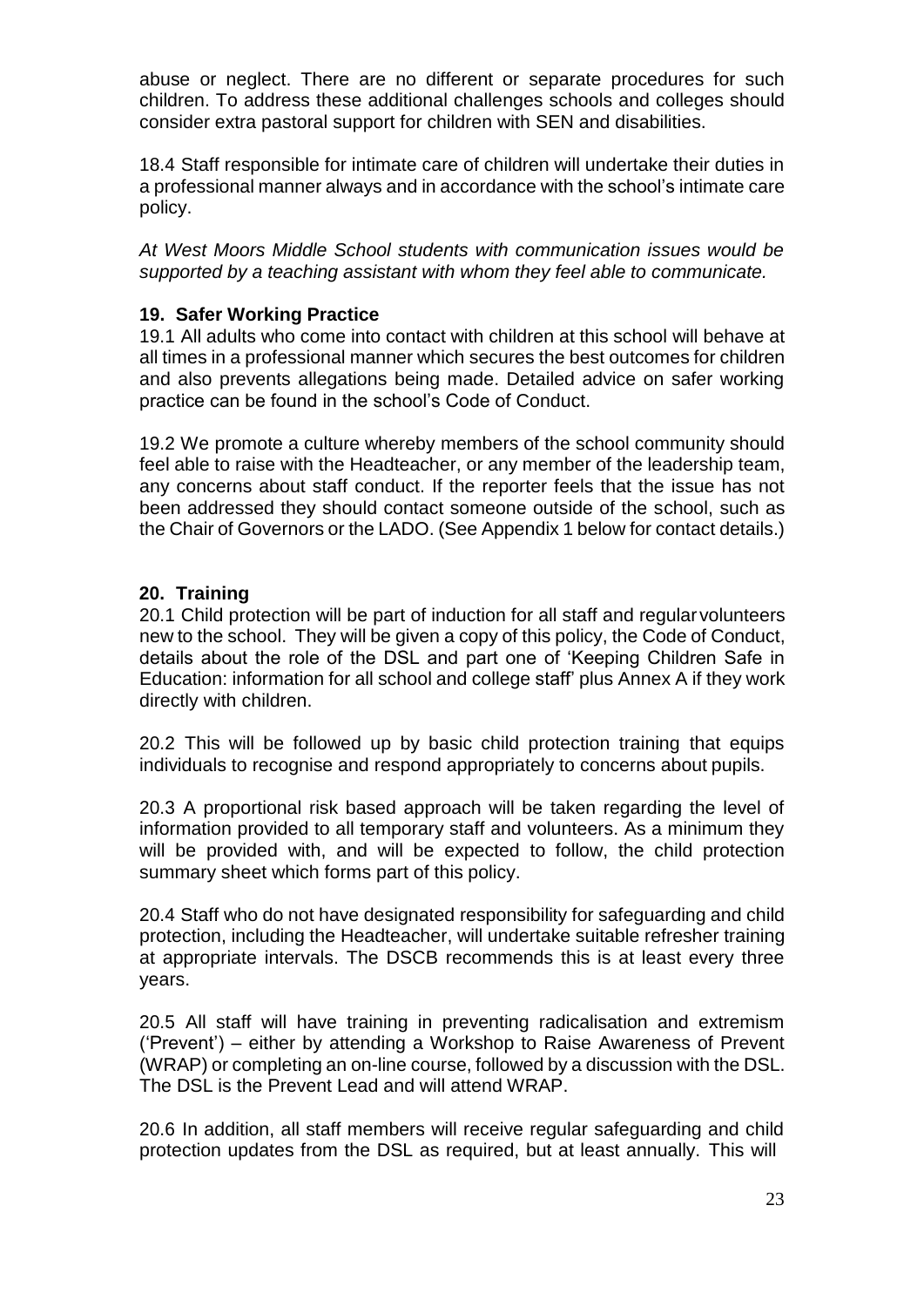include learning from local and national serious cases when the learning becomes available.

20.7 When DSLs and Deputies take up the role they will attend enhanced (Level 3) training provided through the DSCB multi-agency course. They must be updated at 2 yearly intervals after that.

20.8 In addition, their knowledge and skills will be updated regularly - at least annually. These individuals are expected to take responsibility for their own learning about safeguarding and child protection by, for example: taking time to read and digest newsletters and relevant research articles; attending training offered by DSCB on matters such as domestic abuse, attachment and child sexual and criminal exploitation; completing on-line training on FGM; attending local DSL forums etc.

20.9 Designated Teachers for Looked-After Children (mandatory for maintained schools and academies; good practice in independent schools which have or likely to have Looked-After Children) will undertake appropriate training. In Dorset this is provided by the Virtual School for Children in Care.

See Appendix 1 for contact details.

20.10 Headteachers and at least one governor will complete safer recruitment training (mandatory in maintained schools; best practice in others) either through a multi-agency taught session or by completing the NSPCC on-line course.

20.11 It is recommended by the DSCB that all governors attend training, briefings or other input which equips them to understand fully and comply with their legal safeguarding duties *as governors*, set out in 'Keeping Children Safe in Education' 2020. Attendance includes those who also work with children and have attended child protection training in that role.

#### <span id="page-23-0"></span>**21. Raising concerns about safeguarding practice in our school**

21.1 In this school we promote a culture where any staff or volunteers feel able to raise with the Headteacher any concerns about safeguarding or child protection practice.

21.2 Any issues which they have not been able to resolve with the Headteacher should be reported to the governors in the first instance. If they are still not satisfied they should approach the Director for Children's Services or, if the issue relates to the conduct of or allegation against a member of staff, should contact the Local Authority designated officer (also known as the LADO).

21.3 Staff should refer to the school's whistle-blowing policy for more information or can use the NSPCC whistle blowing helpline: 0800 0280285.

#### **22. Information for parents and carers**

22.1 At this school we are committed to keeping our pupils safe. Our first priority is your child's welfare and we will usually discuss with you any concerns we have about your child. There might be rare occasions, however, when we must provide information to or consult other agencies such as Children's Social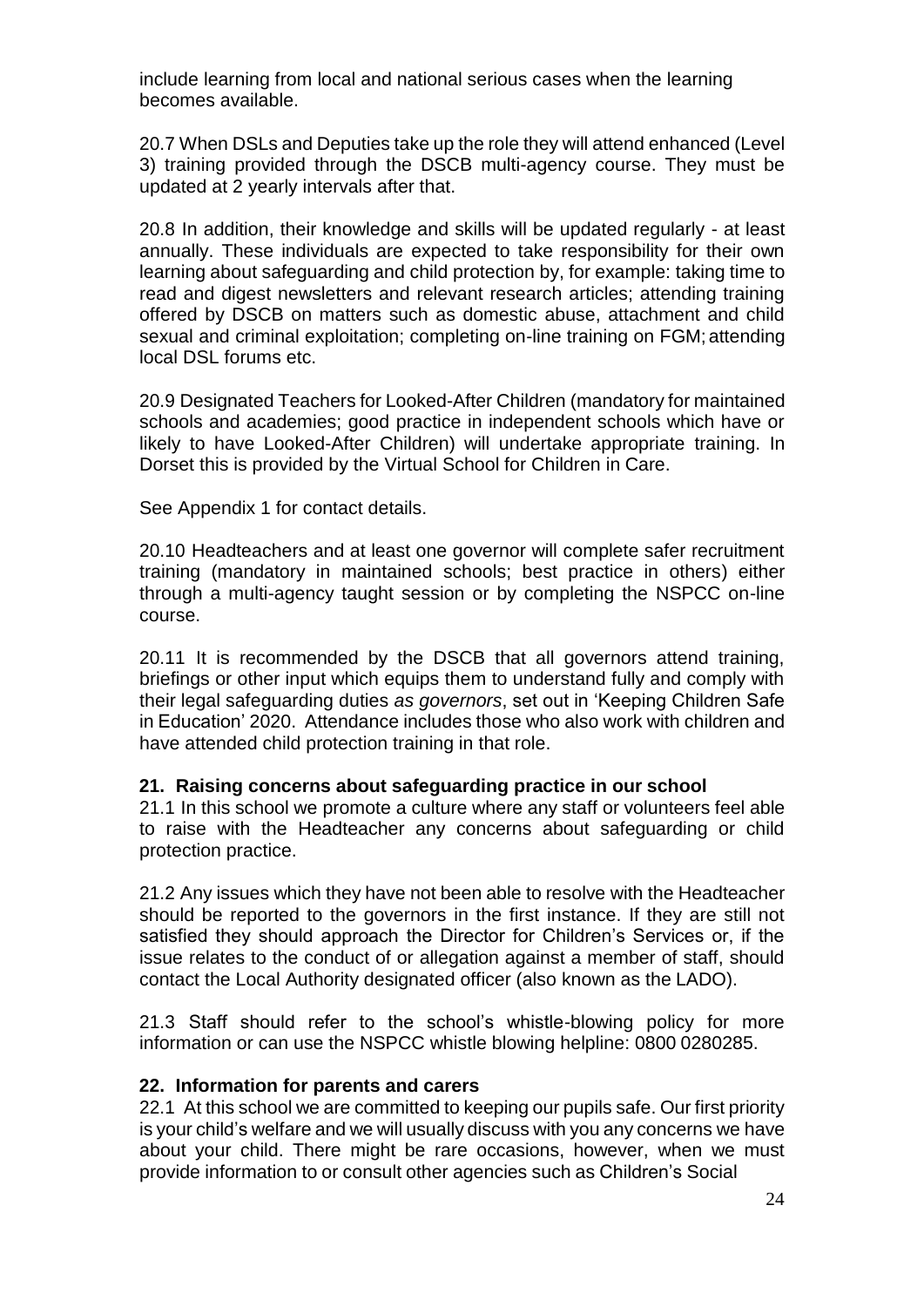Care before we contact you. This will include situations where we judge that to tell you first will or might put your child at risk of significant harm.

23.2 Our responsibilities are set out in this policy. It reflects statutory guidance and the Inter-Agency Safeguarding Procedures, which can be found on the Dorset Safeguarding Children Board website.

22.3 If you have any questions about this please speak to the Designated Safeguarding Lead: Deborah Craddock.

#### 23 Contextual Safeguarding

#### 23.1 [What is contextual](https://contextualsafeguarding.org.uk/about/what-is-contextual-safeguarding) safeguarding?

Safeguarding incidents and or behaviours can be associated with factors outside of school and /or can occur between children outside of school. All staff especially the DSL or deputy should consider the context within which such incidents and or behaviour occur. This is contextual safeguarding and means assessments should consider such factors, so it is important that schools and colleges provide as much information as possible as part of the referral process. This will allow any assessment to consider all the available evidence and the context of the abuse.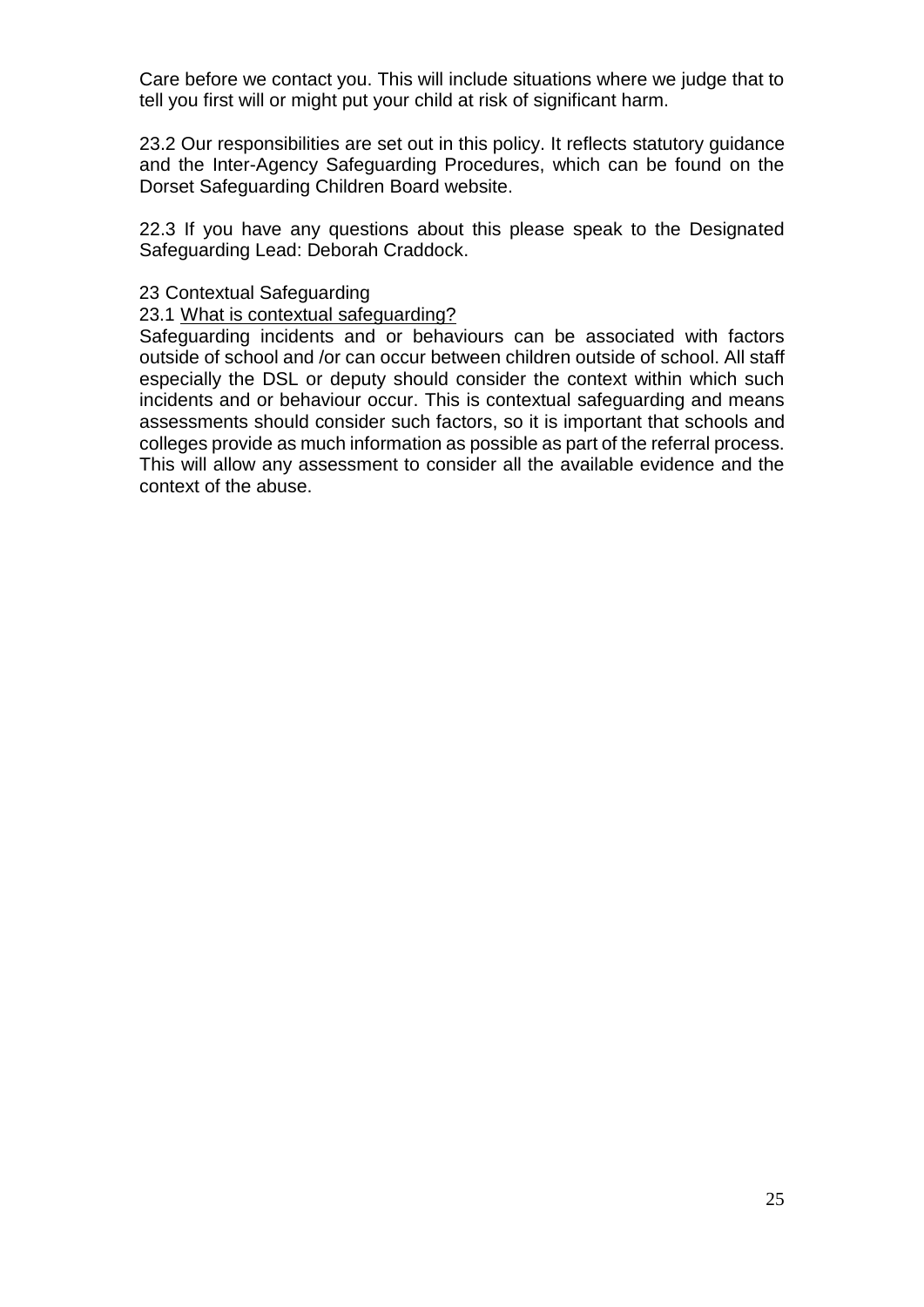## **C. Child Protection Summary for all Visiting Professionals West Moors Middle School**

As an adult working directly with children in this school you have a duty of care towards all pupils. This means you must act at all times in a way that is consistent with their safety and welfare.

It is your responsibility to keep your child protection training up to date; you might be asked for evidence of this.

You must follow the principles of safer working practice, which include use of technology – on no account should you contact or take images of pupils on personal equipment, including your mobile 'phone.

If the behaviour of another adult in the school gives rise to concern you must report it to the Headteacher.

If you have a concern about a child, particularly if you think s/he may be suffering or at risk of suffering harm, it is your responsibility to share the information promptly with the Designated Safeguarding Lead (DSL) or the Deputies who are;

Deborah Craddock (Headteacher / DSL) Deborah East (Deputy Headteacher) Kathryn Beavan (Pastoral Lead)

The following is not an exhaustive list, but you might become concerned as a result of:

- Seeing a physical injury which you believe to be non-accidental
- Observing something in the appearance of a pupil which leads you to think his/her needs are being neglected
- A pupil telling you that s/he has been subjected to some form of abuse

In any of these circumstances you must write down what you observed or heard, date and sign the account and give it to the DSL or a Deputy.

If a pupil talks to you about (discloses) sexual or physical abuse you:

- Listen carefully without interruption, particularly if s/he is freely recalling significant events
- Only ask sufficient questions to clarify what you have heard. You might not need to ask anything but, if you do, you must not 'lead' the pupil in any way so should only ask 'open' questions
- Make it clear you are obliged to pass the information on, but only to those who need to know
- Tell the DSL or Deputy without delay
- Write an account of the disclosure as soon as you are able (definitely the same day), date and sign it and give it to the DSL.

Do not ask the pupil to repeat the disclosure to anyone else in school, ask him/her or any other pupil to write a 'statement', or inform parents. You are not expected to make a judgement about whether the child is telling the truth.

**Remember** – share any concerns, don't keep them to yourself.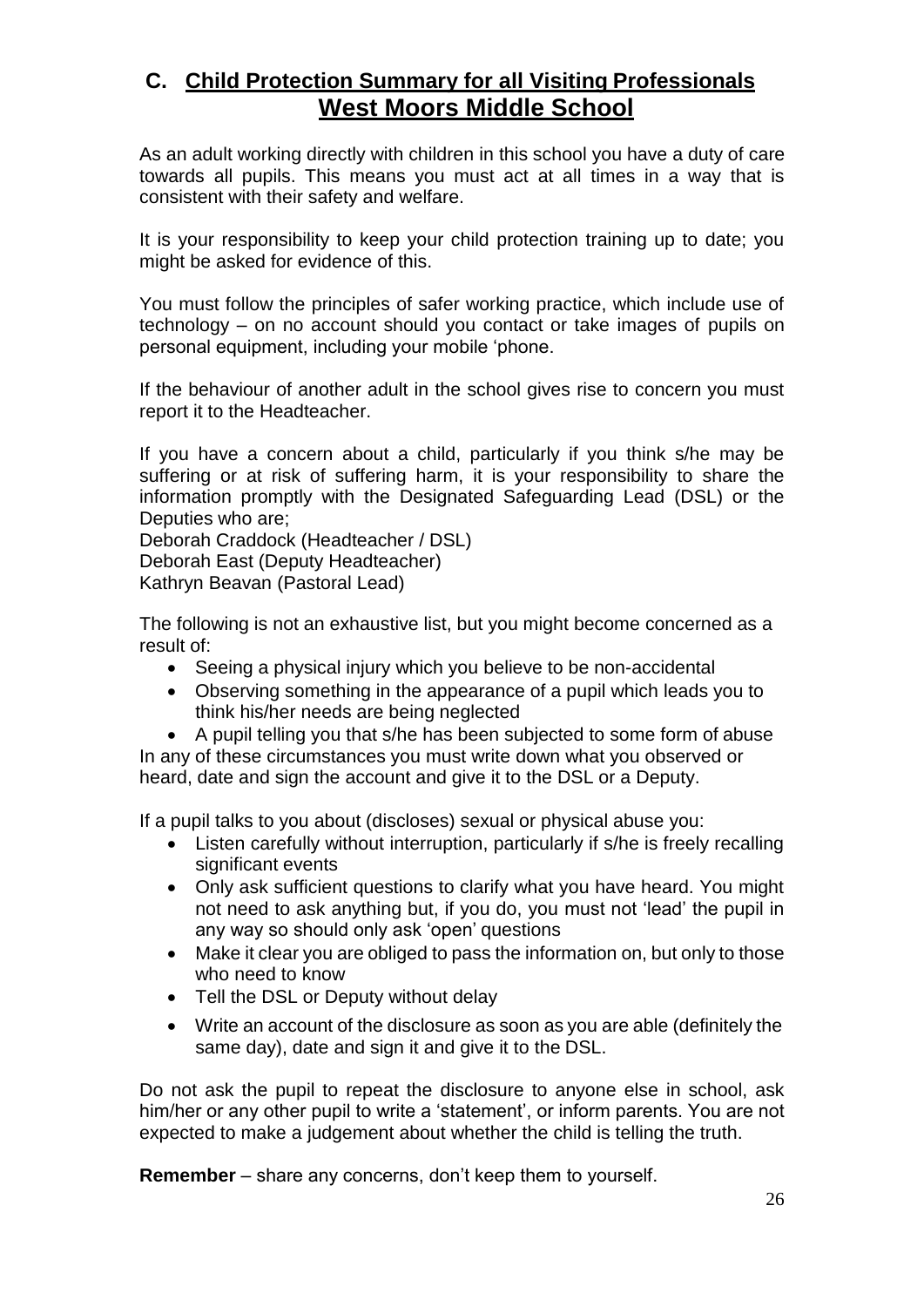## **Appendix 1: Key contact details if worried about a child Important contacts**

| ROLE/ORGANISATION                     | <b>NAME</b>                | <b>CONTACT DETAILS</b>                           |
|---------------------------------------|----------------------------|--------------------------------------------------|
| Designated safeguarding lead<br>(DSL) | Dr D Craddock              | 01202872474<br>office@westmoorsmid.dorset.sch.uk |
| Deputy DSL                            | Mrs D East<br>Mrs K Beavan | 01202872474<br>Office@westmoorsmid.dorset.sch.uk |
| Chair of governors                    | Mr D Brooks                | 01202872474<br>office@westmoorsmid.dorset.sch.uk |

#### **Professionals**

If you're a professional and you're concerned about the safety or wellbeing of a child or young person in the Dorset area contact our professionals' Children's Advice and Duty Service:

One of our consultant social workers will talk through your worries and together you'll agree the best way to meet the needs of the child and support their family. We won't ask you to fill out a referral form.

#### **Children's Advice and Duty Service for professionals** Name: Single point of contact for professionals for safeguarding concerns Tel: [01305228558](tel:01305228558) Email: **[MASH@dorsetcouncil.gov.uk](mailto:MASH@dorsetcouncil.gov.uk)** [Full contact details for Children's Advice and Duty Service for professionals](https://www.dorsetcouncil.gov.uk/contact/childrens-advice-and-duty-service-for-professionals.aspx)

#### **The child you're concerned about has a social worker**

If the child you're concerned about already has a social worker contact them directly:

If the child lives in the east or north of Dorset:

#### **East district Children's Social Care Team**

Email: [eastdistrictchildcare@dorsetcouncil.gov.uk](mailto:eastdistrictchildcare@dorsetcouncil.gov.uk) Tel: [01202868224](tel:01202868224) [Full contact details for East district Children's Social Care Team](https://www.dorsetcouncil.gov.uk/contact/east-dorset-childrens-social-care-team.aspx)

#### **You're concerned about the safety or wellbeing of a child or young person in the Christchurch area**

Contact BCP Council Children's First Response:

**BCP Children's First Response** Email: [childrensfirstresponse@bcpurnemouth.gov.uk](mailto:childrensfirstresponse@bcpurnemouth.gov.uk) Tel: [01202735046](tel:01202735046) [Full contact details for BCP Children's First Response](https://www.dorsetcouncil.gov.uk/contact/bcp-childrens-first-response.aspx)

## **Local Family Support Team**

**East Dorset locality**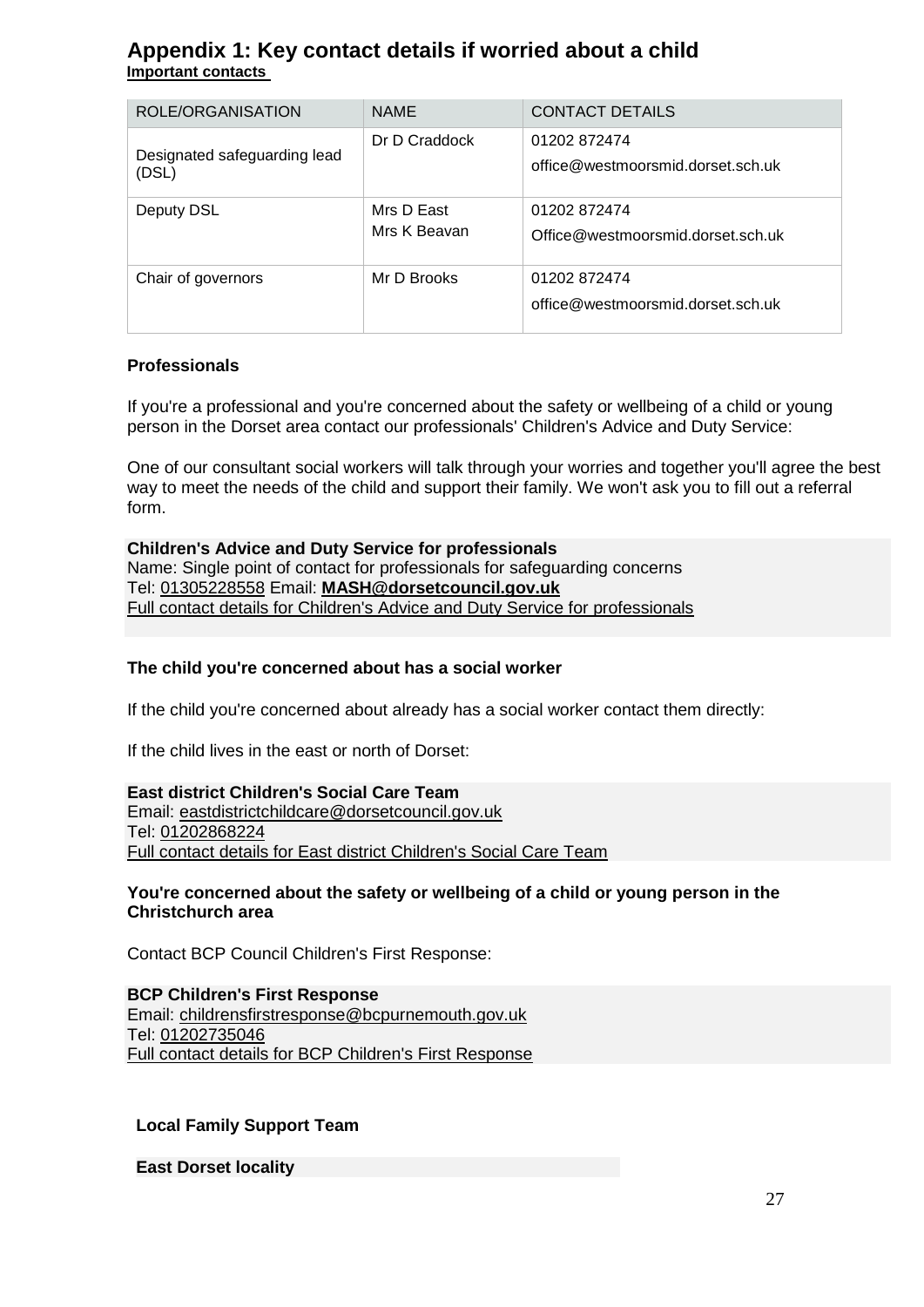Email: [eastlocality@dorsetcouncil.gov.uk](mailto:eastlocality@dorsetcouncil.gov.uk) Tel: [01202868224](tel:01202868224) [Full contact details for East Dorset locality](https://www.dorsetcouncil.gov.uk/contact/east-dorset-locality.aspx)

## **Dorset Safeguarding and Standards Team**

The team comprises Children's Services managers and advisors including:

- The Education Safeguarding Standards Advisor who offers advice and support to schools in relation to safeguarding and child protection issues
- The Local Authority Designated Officer (the LADO) to whom allegations against adults who work with children in education establishments must be reported

**LADO 01305 221122**

**Dorset Virtual School for Children in Care 01305**

**228350**

**Dorset Governor Services (for governor safeguarding training) 01305**

**224382**

**5) For children that live in Bournemouth, Christchurch or Poole contact : 01202**

**735046**

**Email [MASH@BCPcouncil.go.uk](mailto:MASH@BCPcouncil.go.uk)**

**Out of Hours Service**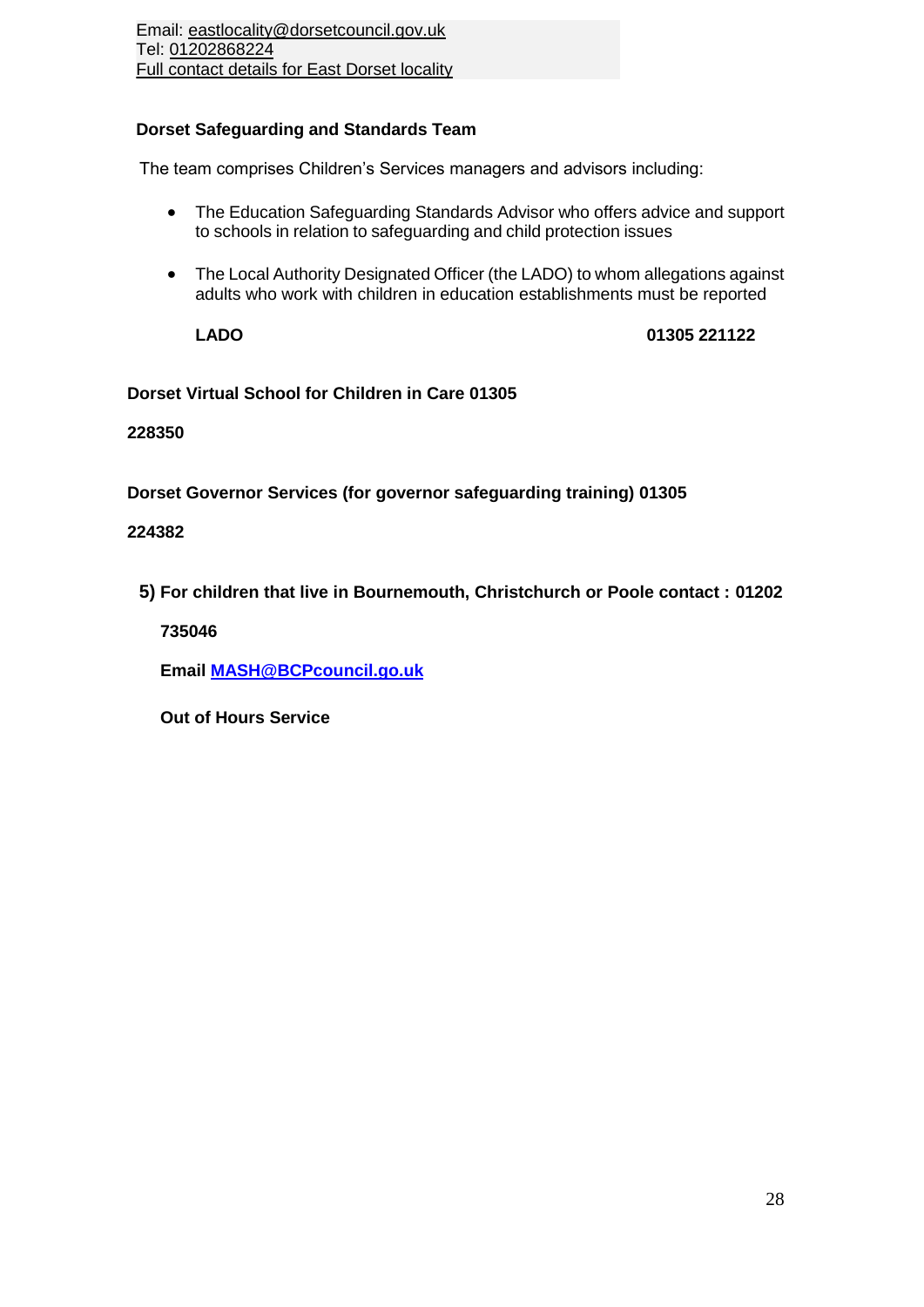## **Appendix 2: Possible Indicators of Abuse**

The following information is not designed to turn school staff into experts but it will help them to be more alert to the signs of possible abuse. The examples below are not meant to form an exhaustive list; Designated Safeguarding Leads and other staff will find it helpful to refer to Government advice 'What to do if you are worried about a child being abused' (2015) and the inter-agency safeguarding procedures on the Dorset Safeguarding Children Board website.

#### **i) Physical Abuse**

Most children will collect cuts and bruises in their daily lives. These are likely to be in places where there are bony parts of the body, like elbows, knees and shins. Some children, however, will have bruising which is less likely to have been caused accidentally. An important indicator of physical abuse is where bruises or injuries are unexplained or the explanation does not fit the injury or there are differing explanations. A delay in seeking medical treatment for a child when it is obviously necessary is also a cause for concern. Bruising may be noticeable on children with different skin tones or from different ethnic groups and specialist advice may need to be taken.

Patterns of bruising that are suggestive of physical child abuse can include:

- bruising in children who are not independently mobile
- bruises that are seen away from bony prominences
- bruises to the face, back, stomach, arms, buttocks, ears and hands
- multiple bruises in clusters
- multiple bruises of uniform shape
- bruises that carry the imprint of an implement used, hand marks, fingertips or a belt buckle

Although bruising is the commonest injury in physical abuse, fatal non- accidental head injury and non-accidental fractures can occur without bruising. Any child who has unexplained signs of pain or illness must be seen promptly by a doctor.

Other physical signs of abuse can include:

- cigarette burns
- adult bite marks
- broken bones
- scalds

Changes in behaviour which can also indicate physical abuse:

- fear of parents being approached for an explanation
- aggressive behaviour or severe temper outbursts
- flinching when approached or touched
- reluctance to get changed, for example wearing long sleeves in hot weather
- missing school
- running away from home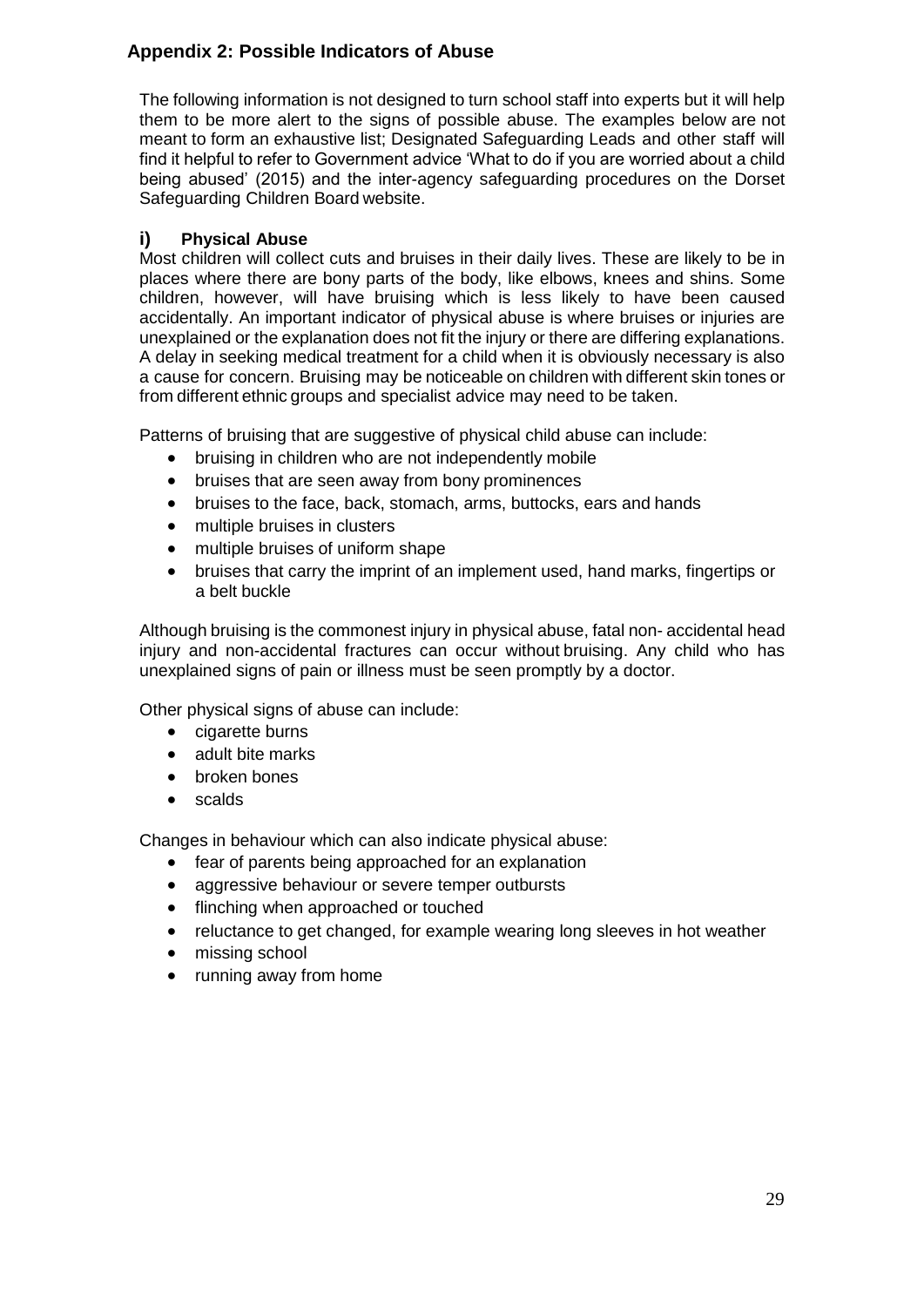## **ii) Emotional Abuse**

Emotional abuse can be difficult to measure, and often children who appear otherwise well cared for may be emotionally abused by being taunted, put down or belittled. They may receive little or no love, affection or attention from their parents or carers. *Children who live in households where there is domestic violence often suffer emotional abuse.*  Emotional abuse can also take theform of children not being allowed to mix/play with other children.

The physical signs of emotional abuse can include:

- a failure to thrive or grow, particularly if the child puts on weight in other circumstances, e.g. in hospital or away from parents' care
- sudden speech disorders
- developmental delay, either in terms of physical or emotional progress.

Changes in behaviour which can also indicate emotional abuse include:

- neurotic behaviour, e.g. sulking, hair twisting, rocking
- being unable to play
- fear of making mistakes
- self-harm
- fear of parents being approached

#### **iii) Sexual Abuse**

Adults who use children to meet their own sexual needs abuse both girls and boys of all ages, including infants and toddlers. It is important to remember that children can also be sexually abused by other children (i.e. those under 18)

Usually, in cases of sexual abuse it is the child's behaviour which may cause concern, although physical signs can also be present. In all cases, children who talk about sexual abuse do so because they want it to stop. It is important, therefore, that they are listened to, taken seriously and appropriate action taken promptly.

The physical signs of sexual abuse can include:

- pain or itching in the genital/anal areas
- bruising or bleeding near genital/anal areas
- sexually transmitted disease
- vaginal discharge or infection
- stomach pains
- discomfort when walking or sitting down
- pregnancy

Changes in behaviour which can also indicate sexual abuse can include:

- sudden or unexplained changes in behaviour, e.g. becoming aggressive or withdrawn
- fear of being left with a specific person or group of people
- having nightmares
- missing school
- running away from home
- sexual knowledge which is beyond their age or developmental level
- sexual drawings or language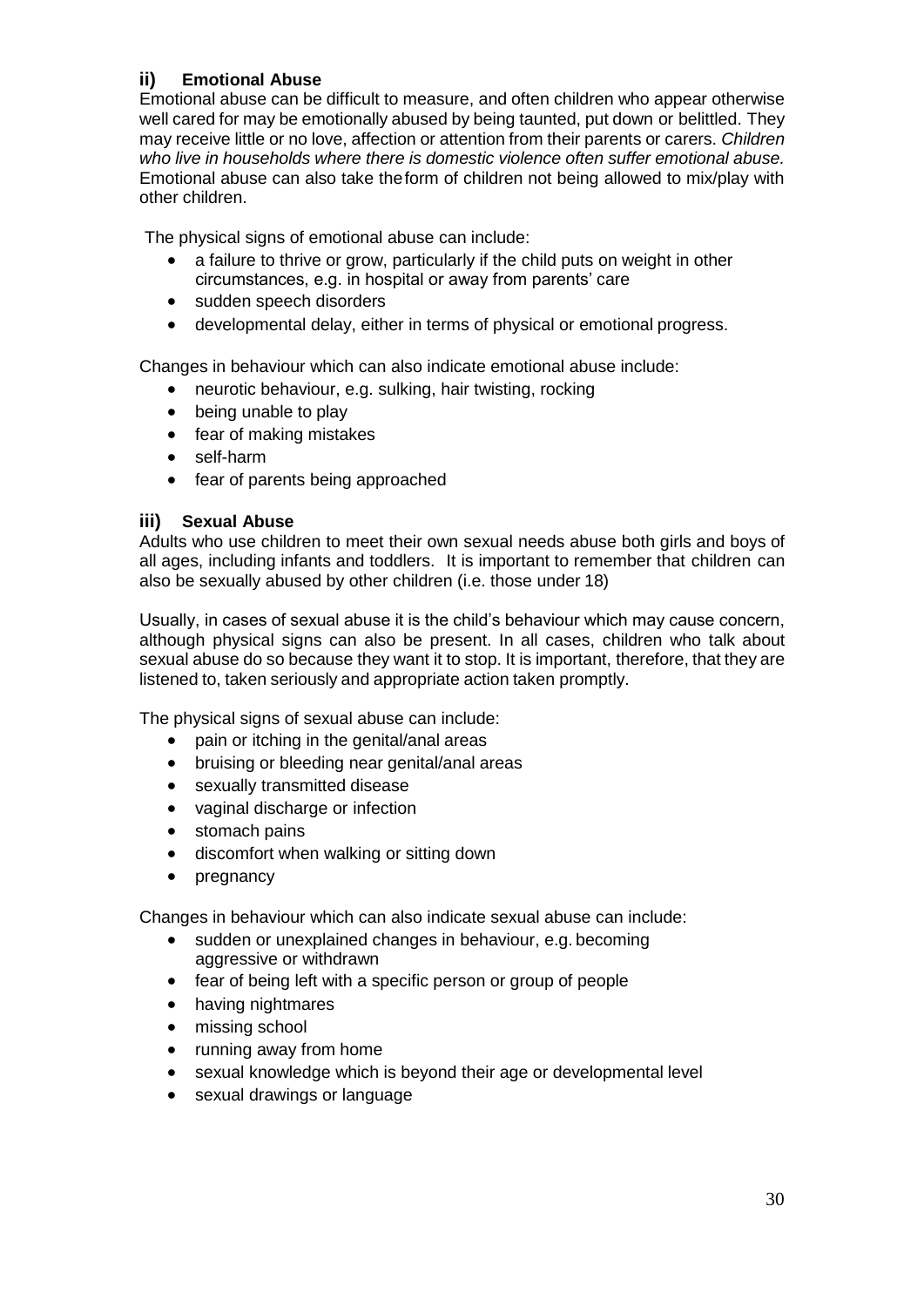- bedwetting
- eating problems such as overeating or anorexia
- self-harm or mutilation, sometimes leading to suicide attempts
- saying they have secrets they cannot tell anyone about
- alcohol / substance / drug use
- suddenly having unexplained sources of money
- not being allowed to have friends (particularly in adolescence)
- acting in a sexually explicit way towards adults or other children

#### **iv) Neglect**

Neglect can be a difficult form of abuse to recognise, yet have some of the most lasting and damaging effects on children and young people.

The physical signs of neglect can include:

- constant hunger, sometimes stealing food from other children
- being constantly dirty or smelly
- loss of weight, or being constantly underweight
- inappropriate dress for the conditions

Changes in behaviour which can also indicate neglect can include:

- complaining of being tired all the time
- not requesting medical assistance and/or failing to attend appointments
- having few friends
- mentioning being left alone or unsupervised

It is important that adults in school recognise that providing compensatory care might address the immediate and presenting issue but could cover up or inhibit the recognition of neglect in all aspects of a child's life. Compensatory care is defined as 'providing a child or young person, on a regular basis, help or assistance with basic needs with the aim of redressing deficits in parental care'. This might involve, for example, providing each day a substitute set of clothing because those from home are dirty, or showering a child whose personal hygiene or presentation is such that it is affecting his/her interaction with peers. It does not include isolated or irregular support such as giving lunch money or washing a child who has had an 'accident'. If any adult in school finds s/he is regularly attending to one or more aspects of a child's basic needs then this will prompt a discussion with the Designated Safeguarding Lead.

The general rule is: the younger the child, the higher the risk in terms of their immediate health. However, serious neglect of older children and adolescents is often overlooked, on the assumption that they can care for themselves and have made a 'choice' to neglect themselves. Lack of engagement with services should be a potential indicator of neglect.

School staff should be mindful of the above and discuss any concerns with the DSL who will take the appropriate action in accordance with the inter-agency neglect guidance on the DSCB website.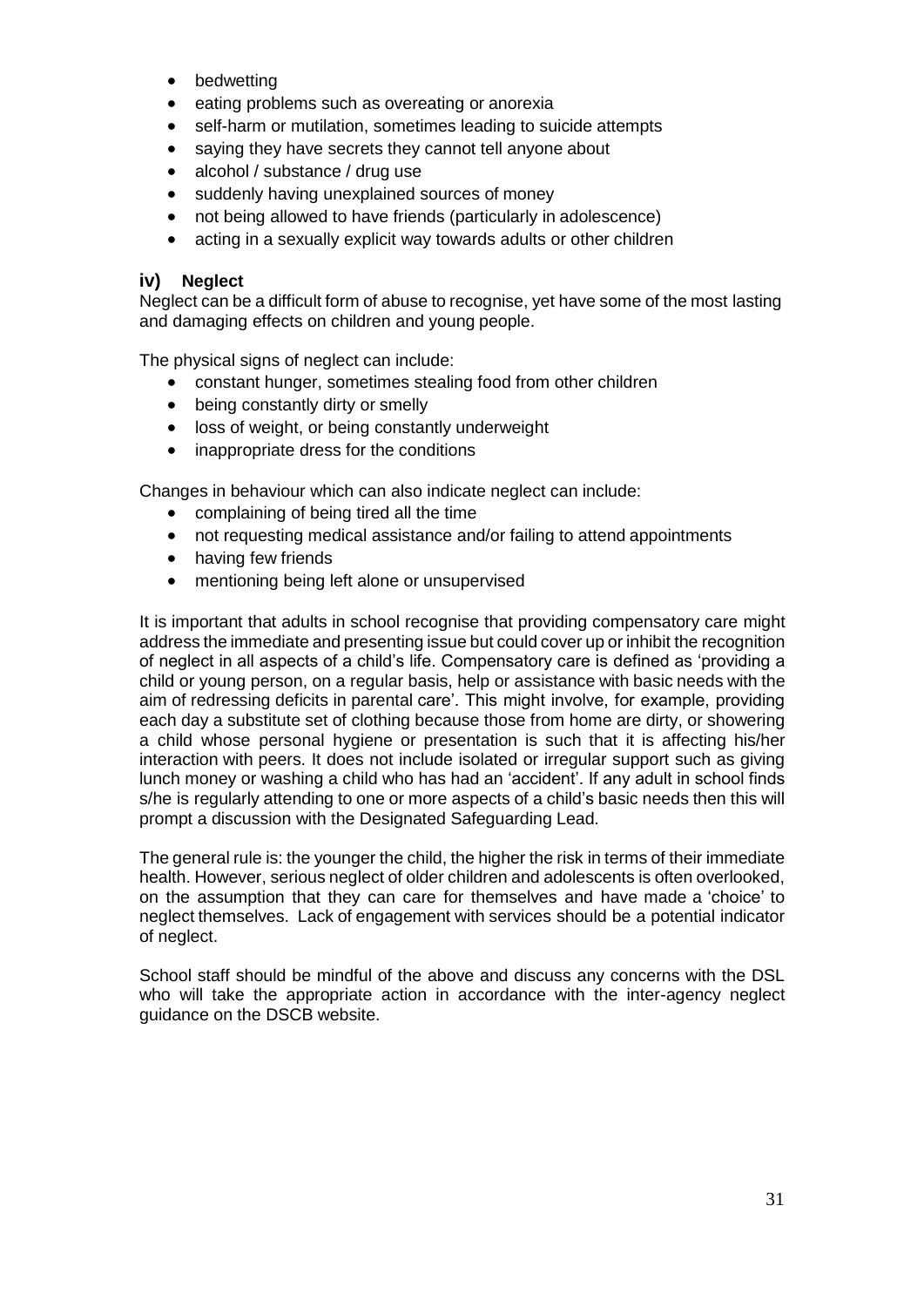#### **v) serious violent crimes**

All staff should be aware of indicators, which may signal that children are at risk from, or are involved with serious violent crime.

These may include:

- increased absence from school,
- a change in friendships or relationships with older individuals or groups,
- a significant decline in performance,
- signs of self-harm
- a significant change in wellbeing,
- signs of assault or unexplained injuries.
- Unexplained gifts or new possessions could also indicate that children have been approached by, or are involved with, individuals associated with criminal networks or gangs.

All staff should be aware of the associated risks and understand the measures in place to manage these.

Advice for schools and colleges is provided in the Home Office's Preventing youth violence and gang involvement and its Criminal exploitation of children and vulnerable adults: county lines.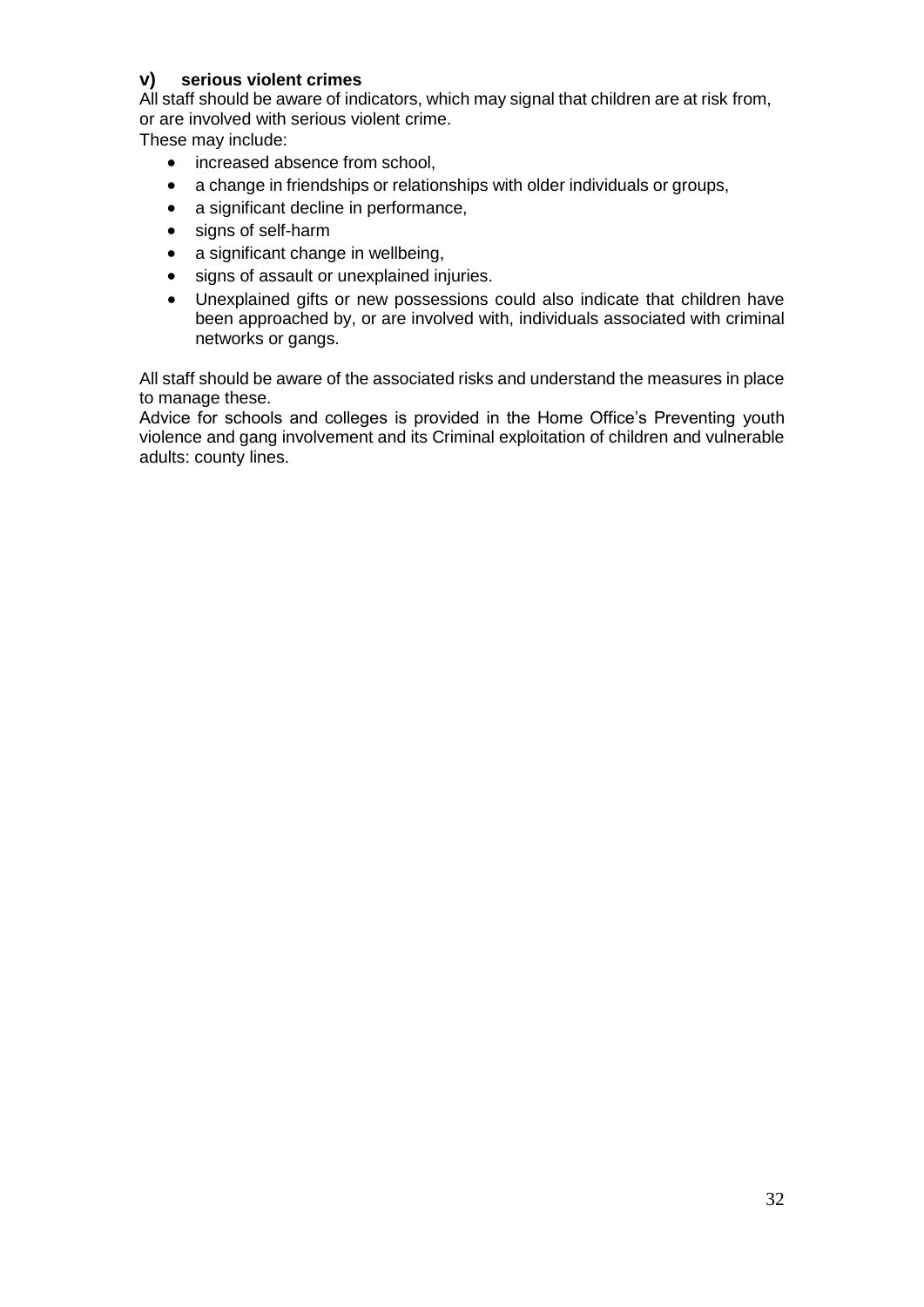#### **Appendix 3: Record Keeping: Best Practice**

#### **1. Introduction**

1.1 The importance of good, clear child welfare and child protection record keeping has been highlighted repeatedly in national and local Serious Case Reviews.

1.2 It is the Designated Safeguarding Lead (DSL)'s responsibility to ensure that child protection files, access, storage and transfer meet the required professional standards as detailed in this document.

1.3 The common law of confidentiality, Data Protection and Human Rights principles must be adhered to when obtaining, processing or sharing personal or sensitive information or records. In summary, the Data Protection Act requires that records should be securely kept, accurate, relevant, up to date and kept for no longer than is necessary for the purpose for which they were made.

1.4 Any electronic record keeping system should comply with the general standards set out below. WMMS use the 'My Concern' system.

#### **2. Record to be made by an adult receiving a disclosure of abuse (when a child talks about abuse)**

2.1 This record should be made as soon as possible **after** the individual hearing the disclosure has reported it verbally to the DSL. The facts, not opinions (unless of relevance), should be accurately recorded in a non- judgemental way. It is important to remember that expressing an opinion as to whether the child is telling the truth is not helpful and can prejudice how a case proceeds.

2.2 The record should ideally be on a standard 'concerns' form (LA model available from the Safeguarding and Standards Team or on Nexus) but if this is not used, should include:

- The child's name, gender and date of birth
- Date and time of the conversation
- What was the context and who was present during the disclosure?
- $\bullet$  What did the child say? verbatim if possible
- What questions were asked? verbatim
- Responses to questions –verbatim
- Any observations concerning child's demeanour and any injuries
- The name of the person to whom the disclosure was reported
- Printed name and job title of the author, followed by signature and date

2.3 The record about a disclosure of abuse should be passed to the DSL and retained in the pupil's child protection file in its original and contemporaneous form (as it could be used as evidence in court proceedings), even if later typed or if the information is incorporated into a report.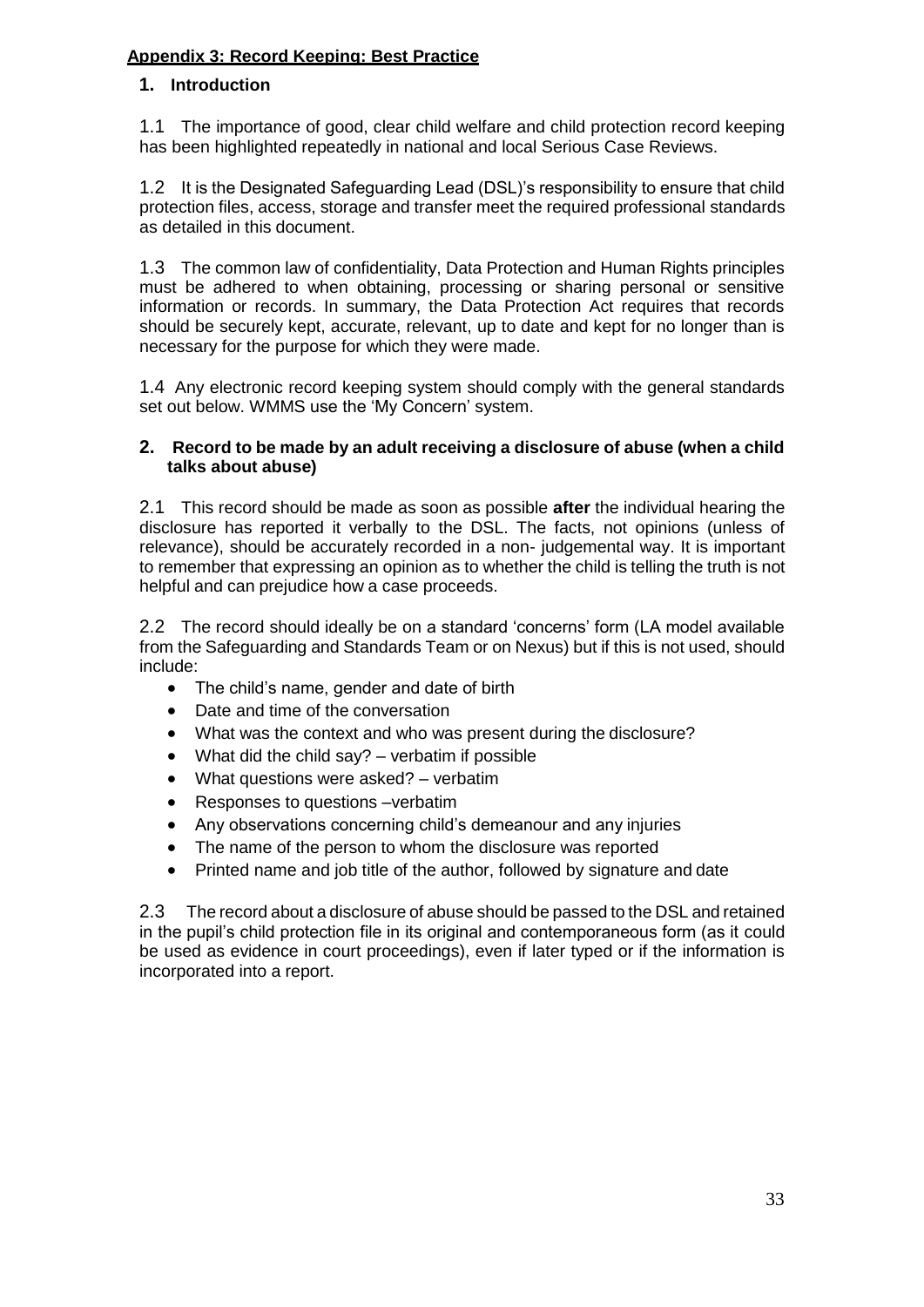2.4 Schools should never ask pupils, regardless of their involvement in a child protection matter (i.e. the subject of an allegation, a witness or the alleged 'perpetrator'), to write out their 'statements' of what has happened. In some cases, this could have the unintended consequence of jeopardising a child protection investigation. This applies regardless of whether the incident(s)took place within or outside school.

#### **3. Records kept by the Designated Safeguarding Lead**

3.1 As stated at 2.2 above it is useful and recommended practice for school staff to have one standard pro forma for recording all 'welfare' and child protection concerns.

3.2 The concern form should be passed to the DSL who will make a judgement about what action needs to be taken, in accordance with local inter-agency safeguarding procedures, using theThreshold Tool, if necessary. The decision about any action, whether a referral is made to Social Care, will be recorded clearly by the DSL.

3.3 Concerns that initially seem trivial may turn out to be vital pieces of information later, so it is important to give as much detail as possible. A concern raised may not progress further than a conversation by the DSL with the parent, or, at the other end of the scale, could lead to matters being heard in a court.

3.4 All 'lower level' / pastoral concerns about a child's welfare, which will generally have been discussed with parents/carers, are recorded electronically on My Concern to ensure accurate chronology of welfare concerns however these recordsshould be labelled '**child welfare**' and not 'child protection'. Often it is only when a number of seemingly minor issues relating to an individual pupil over a period of time are seen as a whole that a pattern can be identified indicating a child protection concern.

3.5 Pupil welfare records should not be kept in a day- book system.

#### **4 Starting a school child protection file**

4.1 A school child protection file does not necessarily mean that the pupil is or has been the subject of a child protection conference or plan. 'Child protection file' denotes a high level of school concern that has warranted referral to/ involvement of, and in most cases assessment by, childcare social workers.

4.2 It is the responsibility of the DSL to start a school child protection file when a social worker is or was involved, e.g. :-

- a) A formal referral is made by the school to Children's Social Care on an inter-agency referral form or
- b) Social Care inform the school they have commenced an assessment in relation to a pupil resulting from information from another source or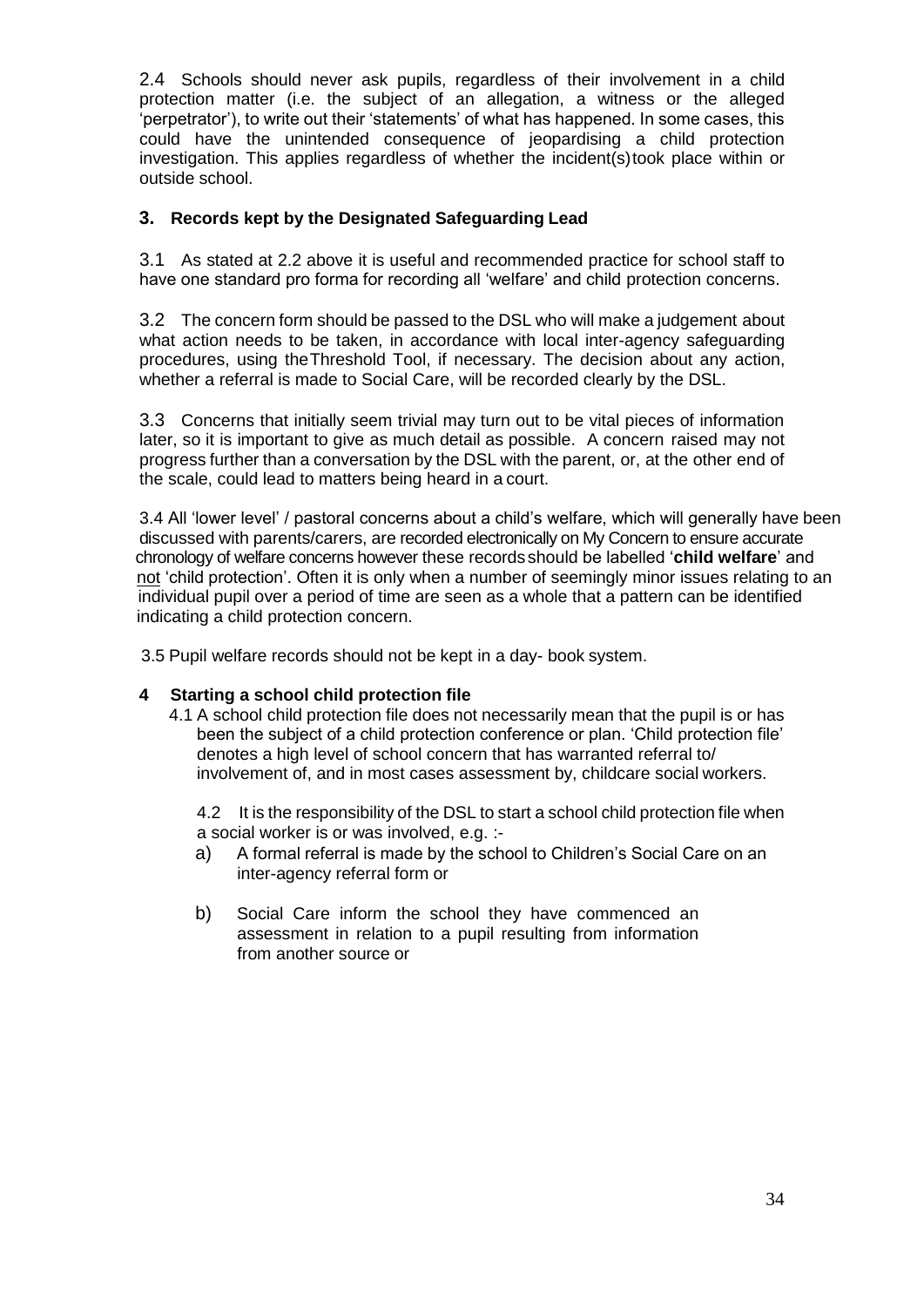c) A child protection file is forwarded to the school by a previous school or pre-

school attended by the pupil

- d) A child who is in care/looked after transfers into the school or
- e) A pupil is privately fostered

4.3 It is not good practice to make 'family files'; each child should have his/her own record which includes information specific to him/her and which will be sent to the next school at the time of transfer. The names of siblings and/or other children who live in the household who also attend the school should be clearly noted on individual files.

4.4 If two (or more) pupils at the school are referred to Social Care for the same concern (for example, an allegation of sexually harmful behaviour), then child protection files will be started on both/all pupils.

4.5 School child protection files are never 'closed' or de-categorised. Once a school has started a child protection file, the chronology is maintained so that any future concerns can be considered in the context of past events, even if Social Care ceases involvement.

4.6 Note - If there is an allocated social worker because a child is disabled or a young carer and there are no child protection concerns then a child protection file should not be started.

#### **5 Adopted children**

5.1 When a pupil is admitted to a school in Reception class and parents provide the information that s/he was adopted prior to commencing education, this should be recorded with their permission on the main school file in order that appropriate support can be provided in future if necessary. In these situations, it is not necessary to start a child protection file **unless** the criteria described above (at 4.2a and 4.2b) also apply.

5.2 Some older adopted children will have schoolchild protection files because they were initially in care/looked after and were subsequently adopted. During the period when the child is 'placed for adoption' (prior to an adoption order being made) any file that contains information that identifies both the birth family and the adoptive family must be classed as highly sensitive and this information should only be shared on a strictly 'need to know' basis.

5.3 Once the adoption order has been made the DSL in the school that holds the child protection file must overhaul the file. The principle is that there must be nothing that identifies the child's birth name or the birth family. In sifting the file, it is acceptable to destroy documents that will continue to be held by other

agencies: for example, child protection conference minutes and LAC review minutes which will be in Social Care records.

**5.4** A chronology should be prepared that gives an overview of the information previously held in the file but **without giving the child's birth name or any details which would identify the birth family.**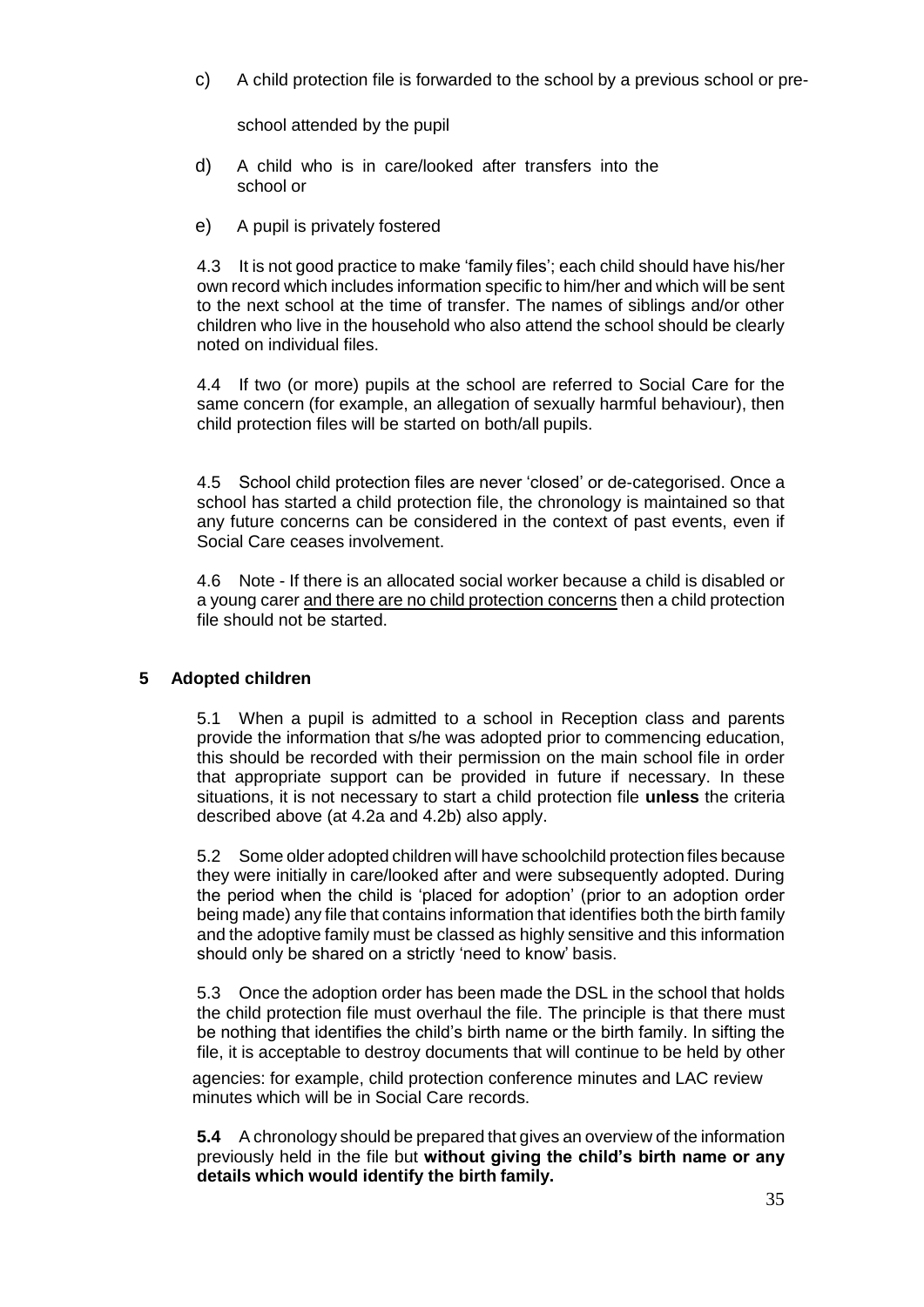5.5 The overhauled file should only contain the new chronology and any information that has originated from within school (for example concern forms). This file should now be in the child's new name, contain no information which identifies the birth name or birth family, will be held in the school as long as the child remains or sent onto a new school as described (at 9) below.

5.6 Please note that once a child is adopted, **all** school records, not just CP files, must be amended so that there is nothing which gives the birth name or identifies the birth family.

#### **6 The format of child protection files**

6.1 It is helpful if individual files have a front sheet with key information about the pupil and contact details of parents/carers, social worker and any other relevant professionals.

6.2 If the child is Looked-After the front sheet should include important information about legal status, parental responsibility, arrangements for contact with birth parents and extended family, levels of authority delegated to carers and the name of the virtual school head in the authority that looks after the child.

6.3 If a pupil is or was subject of a child protection plan or in care/looked after, this should be highlighted in some way to make it immediately obvious to anyone accessing the record.

6.4 It is a multi-agency standard that children's child protection files must have at the front an up to date chronology of *significant* incidents or events *and*  subsequent actions/outcomes. Maintaining the chronology is an important part of the DSL role; it aids the DSL, Deputy and others to see the central issues 'at a glance' and helps to identify patterns of events and behaviours.

6.5 It should make sense as a 'stand-alone' document: anyone else reading the chronology should be able to follow easily what the concerns are/have been, whether the concerns have escalated and why, plus the actions taken by the school to support and protect the child. This will be particularly useful for DSLs in receiving schools when pupils transfer, for professionals involved in collating information for Serious Case Reviews and for parents/pupils/ex-pupils if they view the record.

6.6 Once a chronology is started, it should be updated as appropriate even if Social Care later ceases involvement (see 4.6 above).

6.7 The file should be well organised and include, as appropriate, school 'concern forms', copies of correspondence, school reports to and minutes of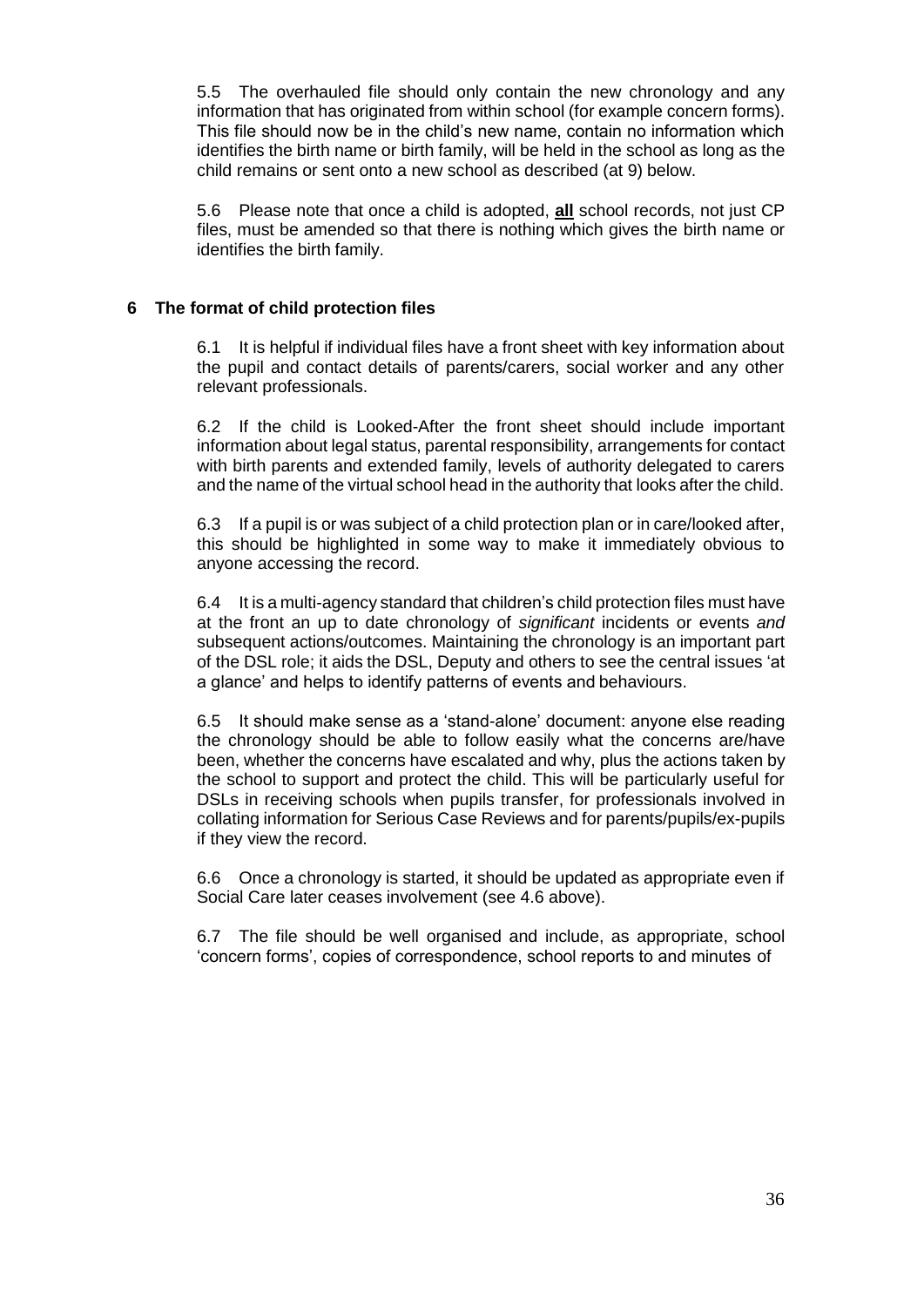child protection conferences, documents relating to children in care/'looked after' etc. The DSL will decide which relevant information which pre-dates the starting of the child protection file, such as CAF or other pastoral care documentation, will also be included.

#### **7 Storage**

7.1 All records relating to child protection concerns are sensitive and confidential so will be kept in a secure (i.e. locked at all times) filing cabinet, separate from other school files, and accessible through the DSL, the Deputies and other senior staff. **At WMMS, from September 2020, we have moved to only electronic record keeping only for all child protection, safeguarding and welfare concerns.**

7.2 The pupil's general school file on SIMS should be coded to indicate that a child protection file exists. All staff who may need to consult a child's school file should be made aware of what the symbol means and to speak to the DSL if necessary if they see this code and have concerns. For example, a member of the office staff who is looking in the main file for a parent's contact details because of unexplained absence might decide to report this to the DSL if they see the indicator, in case the absence is significant.

#### **8 Sharing of and access to child protection records**

8.1 It is highly unlikely that all members of staff need to know the details of a child's situation, or that there should be widespread access to the records. Access to, and sharing of, information should be on a need-to-know basis, decided case by case. The DSL is the best person to decide this. Consideration must also be given to *what* needs to be shared. In general, the closer the dayto-day contact with the child, the more likely the need to have some information.

8.2 The child who is the subject of a child protection record has the right to access the file, *unless* to do so would affect his/her health or well-being or that of another person, or would be likely to prejudice a criminal investigation or a Section 47 assessment (which relates to significant harm) under the Children Act 1989.

8.3 Parents (i.e. those with parental responsibility in law) are entitled to see their child's child protection file, with the same exemptions as apply to the child's right to access the record. Note that an older pupil may be entitled to refuse access to the record by his/her parents. As a guide, this applies to pupils who are 12 years of age or above, if they are of normal development or maturity.

8.4 References by name to children other than the pupil who is the subject of the file should be removed when disclosing records, unless consent is obtained from the individual/s concerned (or their parents/carer on their behalf). Care must be taken to ensure all identifying information is removed from the copy of the record to be shared.

8.5 Always seek advice from your legal advisor or Dorset Data Protection Officer (01305 225175) if there are any concerns or doubt about a child or parents reading records. However, it is generally good practice to share all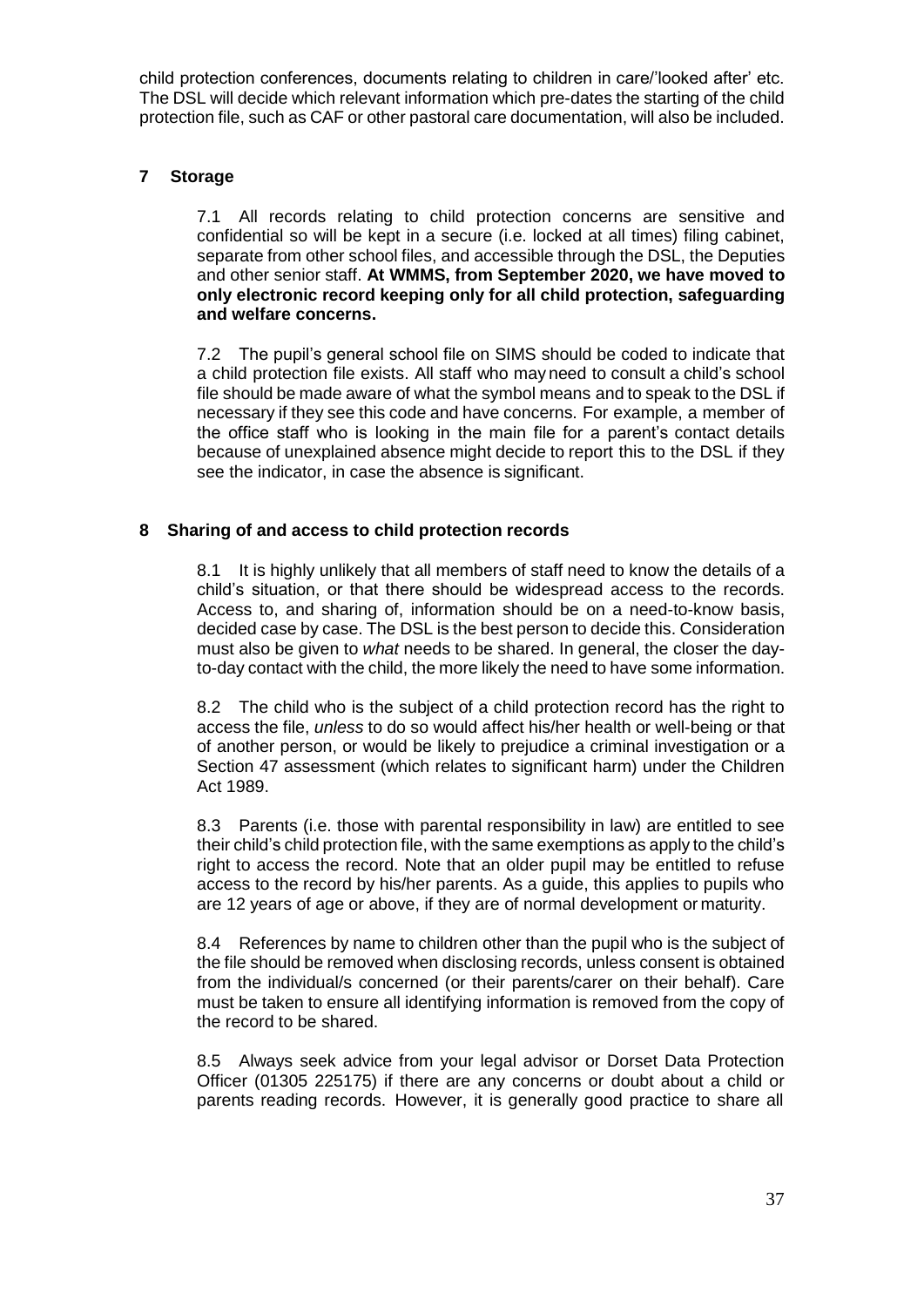information held unless there is a valid reason to withhold it, e.g. to do so would place the child or any other person at risk of harm. Any requests to see the child's record should be made in writing to give time for confidential information, such as any details of other pupils, to be removed.

8.6 In respect of requests from pupils or parents for information which wholly or partly consists of an educational record, access should be granted within15 school days. This might be relevant to 'welfare' concerns in a main school file, for example. Viewing-only access to these records is free but it is reasonable to charge for copies on a sliding scale from  $£1 - £50$  (maximum) depending on the number of pages.

8.7 However, should the request only seek access to a child protection file (which is not classed as an educational record), access should be granted within 40 calendar days. A discretionary maximum fee of £10 can be charged for viewing access to or a copy of a child protection record.

8.8 If the record to be disclosed contains information about an adult professional, that information can be disclosed if it relates to the performance by that person of their job or other official duties e.g. a reference to a teacher in their teaching role or a school nurse in their nursing role. However, if the reference refers to that individual's private life, it should be removed (unless this relates to a child protection matter which is relevant to the record to be disclosed).

8.9 Child protection information should not normally be shared with professionals other than those from Social Care, the Police, Health or the Local Authority. Ofsted and other school inspectors can view individual child protection files. Information should not be released to parents' solicitors on request; advice should be sought from the school's legal advisor in such cases.

8.10 Governors, including the Nominated Governor, should not access the records.

#### **9 Transfer of child protection records**

9.1 When a pupil transfers to another school (including to a Learning Centre because of permanent exclusion) the DSL should inform the receiving school as soon as possible in person or by telephone that child protection records exist. Care must be taken to ensure confidentiality is maintained and the transfer process is as safe as possible.

9.2 Transfer will be electronic however, if any document is to be posted, they should be copied and these copies retained until there has been confirmation in writing that the originals have arrived at the new school. They can then be shredded.

9.3 There should be electronic and/ or written evidence of the transfer (signed and dated by a member of staff at the receiving school.) This receipt should be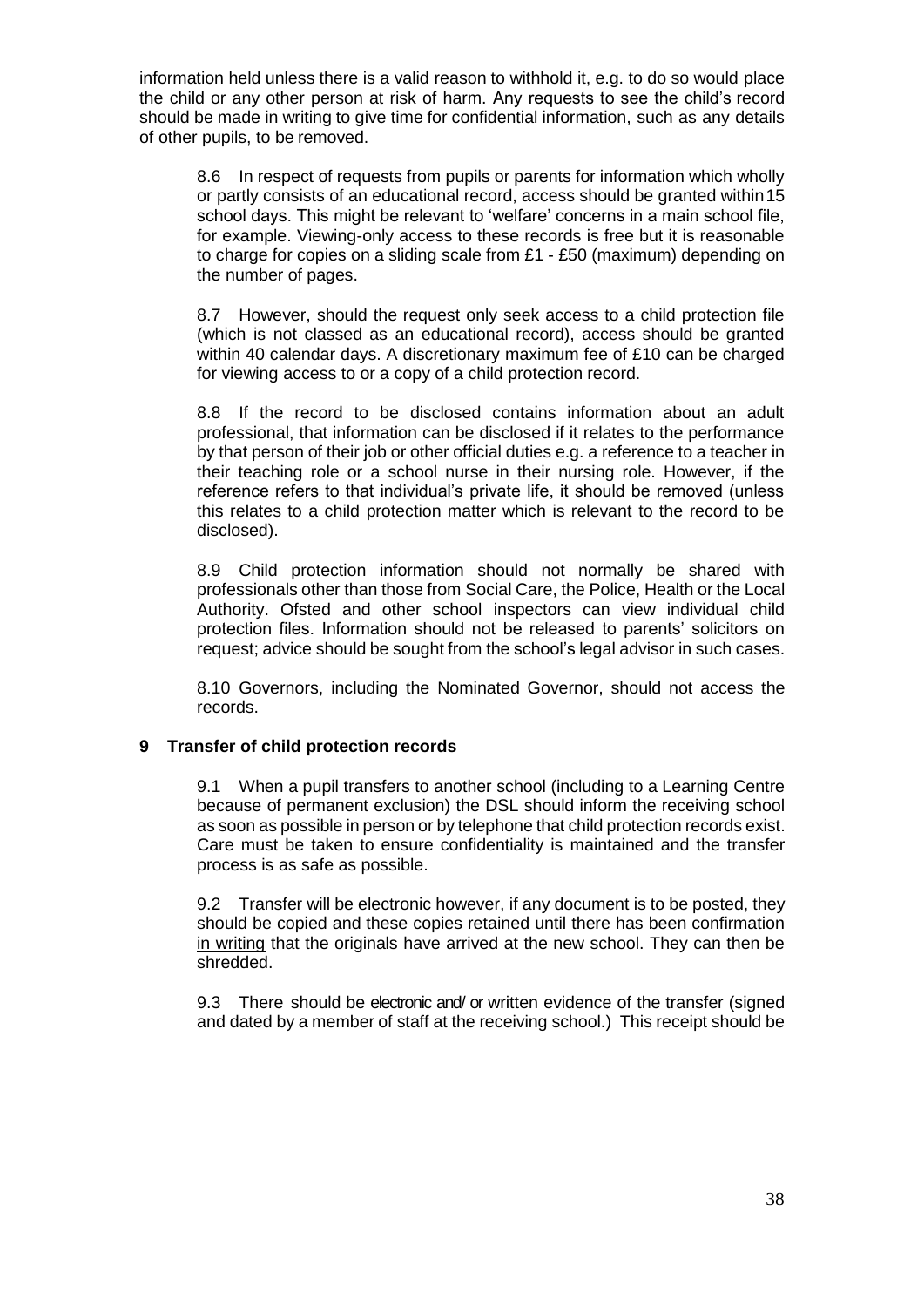retained by the originating school for 6 years (in line with guidance from the Records Management Society).

9.4 If the pupil is removed from the roll to be home educated, the school should forward the child protection file to the LA EHE Administrator and a receipt obtained as described above.

9.5 If a pupil with a child protection record leaves the school without a forwarding address and no contact is received from a new school the DSL should follow the school's Child Missing Education (CME) procedures. If there is reason to suspect the pupil is suffering harm then the DSL will refer to Social Care in the usual way.

9.6 If a child arrives in the school in an unplanned way and / or there are concerns about them from the outset, it is worth contacting the previous school for a discussion with the DSL. There might be a child protection file that has not been passed on.

9.7 School 'welfare' or pastoral records (i.e. where concerns or issues have been raised but there has been **no** referral to or involvement by a social worker) should also be passed on to the next school for their information and can be included in the main school file, for example. In respect of data protection, parents/carers should be made aware (either individually or through newsletters, for example) that information is transferred in this way to enable the next school to properly support their child. Most parents will understand the reason for this but if for whatever reason a parent disagrees with you passing on non-child protection documents, you should not do so.

#### **10 'Dual registered' pupils**

10.1 Where a pupil is on roll at the school and starts to attend a Learning Centre (LC), the chronology and other relevant information in the child protection file should be copied and passed to the DSL at the LC at the earliest opportunity. Because of the nature of such 'bespoke' arrangements for individual pupils, the two DSLs should agree on which one of them will keep the chronology updated and how best to communicate to each other significant events and issues in relation to that pupil.

#### **11 Retention of records**

11.1 The school should retain the record for as long as the pupil remains in school and then transfer as described above.

11.2 Guidance from the Records Management Society is that when a pupil with a child protection record reaches statutory school leaving age (or where the pupil completed 6<sup>th</sup> form studies), the last school attended should keep the child protection file until the pupil's 25<sup>th</sup> birthday. It should then be shredded (and a record kept of this having been done, date, and why).